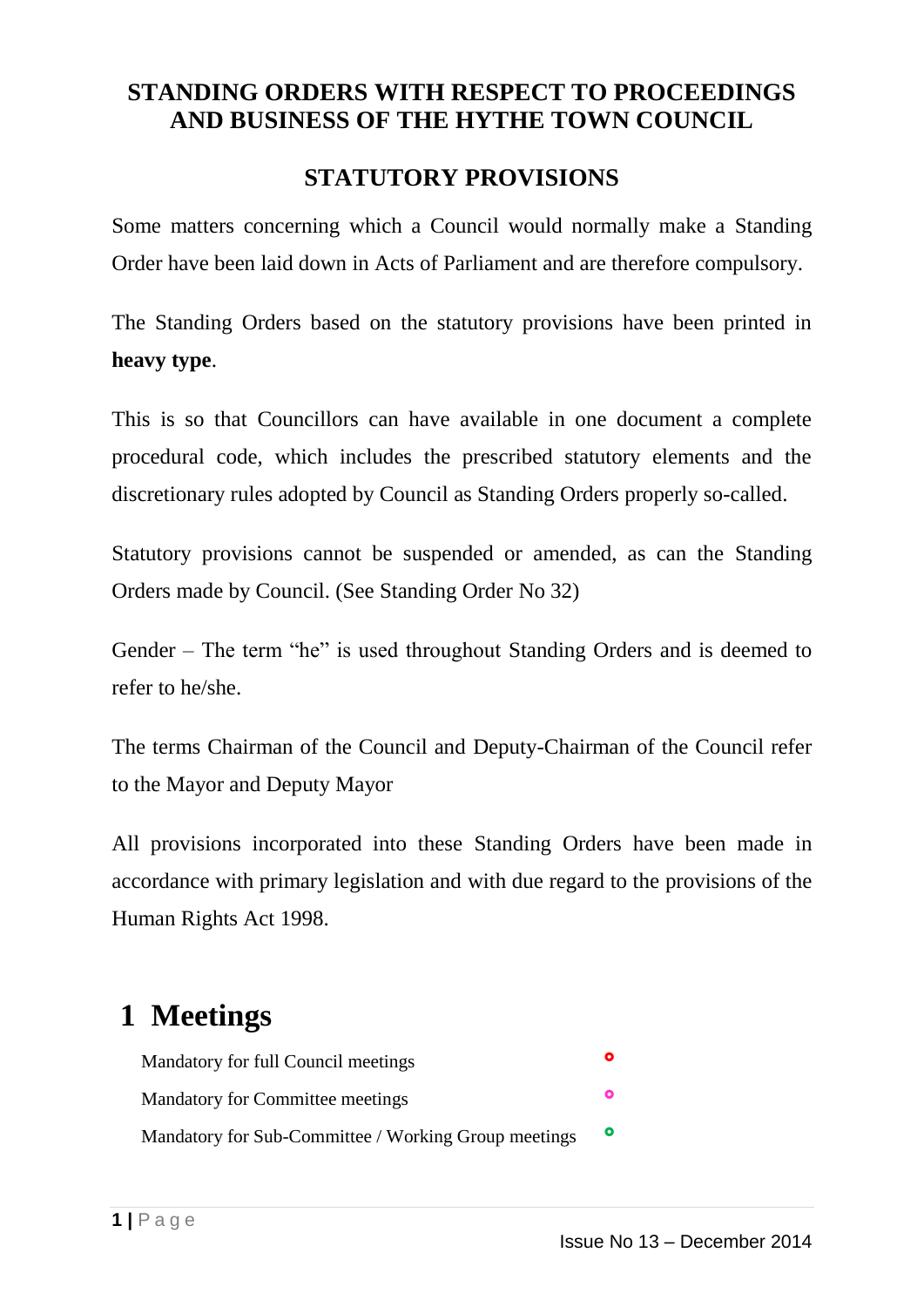- **1 a. Meetings shall not take place in premises, which at the time of the meeting, are used for the supply of alcohol unless no other premises are available free of charge or at a reasonable cost.**
- $\bullet$  $\bullet$ **1 b. When calculating the 3 clear days for notice of a meeting to Councillors and the public, the day on which notice was issued, the day of the meeting, a Sunday, a day of the Christmas break, a day of the Easter break or of a bank holiday or a day appointed for public thanksgiving or mourning shall not count.**

 $^{\circ}$  1  $\bullet$ **1 c. Meetings shall be open to the public unless their presence is prejudicial to the public interest by reason of the confidential nature of the business to be transacted or for other special reasons. The public's exclusion from part or all of a meeting shall be by the following resolution which shall give reasons for the public's exclusion.**

> "That in view of the [special] [confidential] nature of the business about to be transacted, it is advisable in the public interest that the press and public be temporarily excluded and they are instructed to withdraw."

- **1 d.** The Chairman shall state the special reason for exclusion.
- **1 e.** If a Member of the Council wishes to raise any question or matter at a meeting of the Council in relation to a report or part of a report which a Committee or Sub-Committee has considered in private under the provisions of Subsection 2 of the Public Bodies (Admission to Meetings) Act 1961, such a question or matter shall not be the subject of discussion until the Council has decided whether or not to exclude the public whilst that question or matter is under consideration.
- **1 f.** Subject to Standing Order 1(c) above, Members of the Public are permitted to make representations, ask questions and give evidence in respect of any item of business included in the agenda.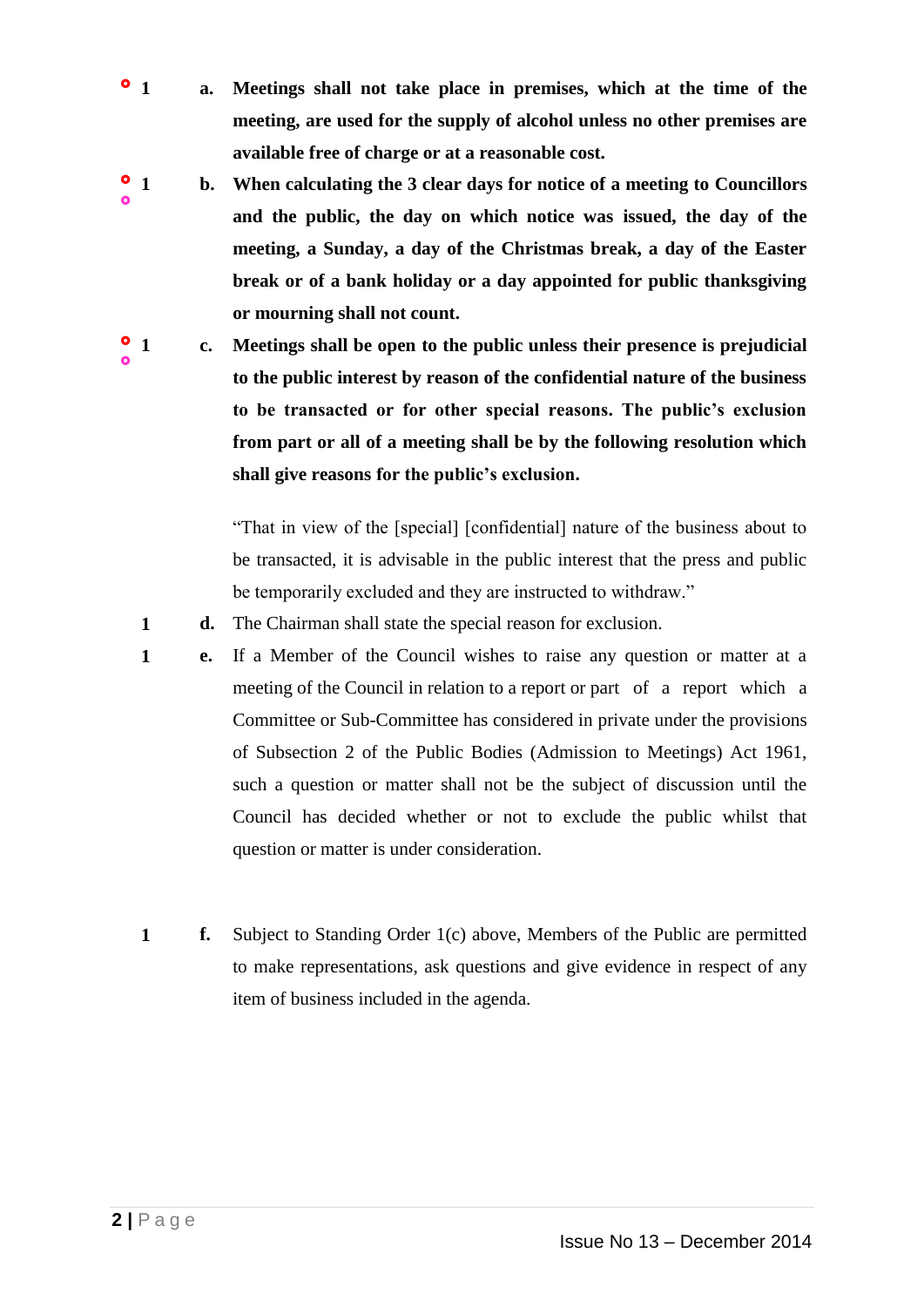- **1 g.** At all meetings of the Council, the Chairman may at his discretion and at a convenient time in the transaction of business, adjourn the meeting so as to allow a maximum of three Members of the Public to speak once only for a maximum of 3 minutes per individual. Any Member of the Public to address the meeting only in relation to the business to be transacted at the meeting as itemised on the agenda.
- **1 h.** In accordance with Standing Order 1(f) above, a question asked by a Member of the Public during a public participation session at a meeting shall not require a response or debate.
- **1 i.** In accordance with Standing Order 1(h) above, the Chairman may direct that a response to a question posed by a Member of the Public be referred to a Councillor for an oral response or to an employee for a written or oral response.
- **1 j.** A record of a public participation session at a meeting shall be included in the minutes of that meeting, by way of being appended to the minutes.
- **1 k.** A person shall stand when requesting to speak and when speaking (except when a person has a disability or is likely to suffer discomfort)] OR [A person shall raise his hand when requesting to speak and stand when speaking (except when a person has a disability or is likely to suffer discomfort)]. The Chairman may at any time permit an individual to be seated when speaking.
- **1 l.** Any person speaking at a meeting shall address his comments to the Chairman.
- **1 m.** Only one person is permitted to speak at a time. If more than one person wishes to speak, the Chairman shall direct the order of speaking.
- $^{\circ}$  1  $\bullet$ **1** (**1) A person may not orally report or comment about a meeting as it takes place if he is present at the meeting of the Town Council or of its Committees but otherwise may:**
	- **(i) Film, photograph or make an audio recording of a meeting.**
	- **(ii) Use any other means for enabling persons not present to see or hear proceedings at a meeting as it takes place or later.**
	- **(iii) Report or comment on the proceedings in writing during or after a meeting or orally report or comment after the meeting.**
	- (2) Subject to the above statutory provisions , all recordings are to accord with the provisions of the attached Town Council policy on filming, audio recording, photographing and reporting of Council and Committee meetings.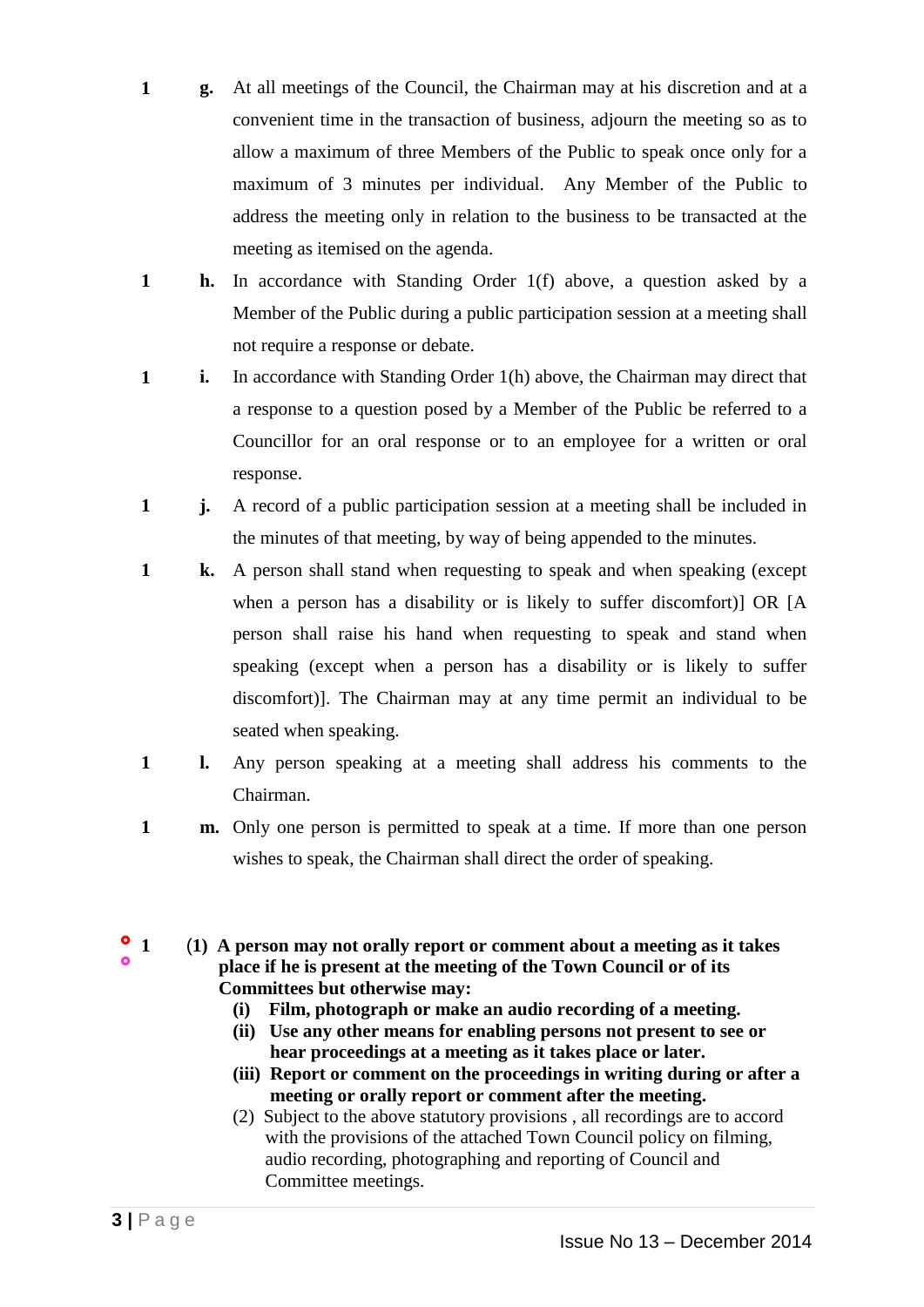- $^{\circ}$  1 ò **1 n. In accordance with Standing Order 1(c) above, the press shall be provided reasonable facilities for the taking of their report of all or part of a meeting at which they are entitled to be present.**
- $\bullet$  $\bullet$ **1 o. Subject to Standing Orders which indicate otherwise, anything authorised or required to be done by, to or before the Chairman may in his absence be done by, to or before the Deputy-Chairman (if any).**
- $\bullet$  $\bullet$ **1 p. The Chairman, if present, shall preside at a meeting. If the Chairman is absent from a meeting, the Deputy-Chairman, if present, shall preside. If both the Chairman and the Deputy-Chairman are absent from a meeting, a Councillor as chosen by the Councillors present at the meeting shall preside at the meeting.**
- $\bullet$ Ó  $\bullet$ **1 q. Subject to Standing Order 1** (z) **below, all questions at a meeting shall be decided by a majority of the Councillors present and voting thereon.**
- $^{\circ}$  1  $\mathbf{C}$  $\bullet$ **1 r. The Chairman may give an original vote on any matter put to the vote, and in the case of an equality of votes may exercise his casting vote whether or not he gave an original vote.** (*See also Standing Orders 2(l) and (m) below.*)
- $\bullet$  $\bullet$ **1 s. Unless Standing Orders provide otherwise, voting on any question shall be by a show of hands. At the request of a Councillor, the voting on any question shall be recorded so as to show whether each Councillor present and voting gave his vote for or against that question.** Such a request shall be made before moving on to the next item of business on the agenda.
	- **1 t.** If a Councillor so requires, the Clerk shall record their name as to how they voted on any question.
- $\bullet$  $\bullet$  $\bullet$ **1 v. The minutes of a meeting shall record the names of Councillors present** and absent and the reason for absence in order that the apologies can be accepted or not. Apologies shall be made via the Town Clerk's Office by the individual Councillors concerned.
- $^{\circ}$  1  $\overline{a}$  $\bullet$ **1 w. The Code of Conduct adopted by the Council shall apply to Councillors in respect of the entire meeting.**  $^{\circ}$  1 **1 x. An interest arising from the Code of Conduct adopted by the Council, the**
- $\bullet$  $\bullet$ **existence and nature of which is required to be disclosed by a Councillor at a meeting shall be recorded in the minutes.** (*See also Standing Order No 7 below*.)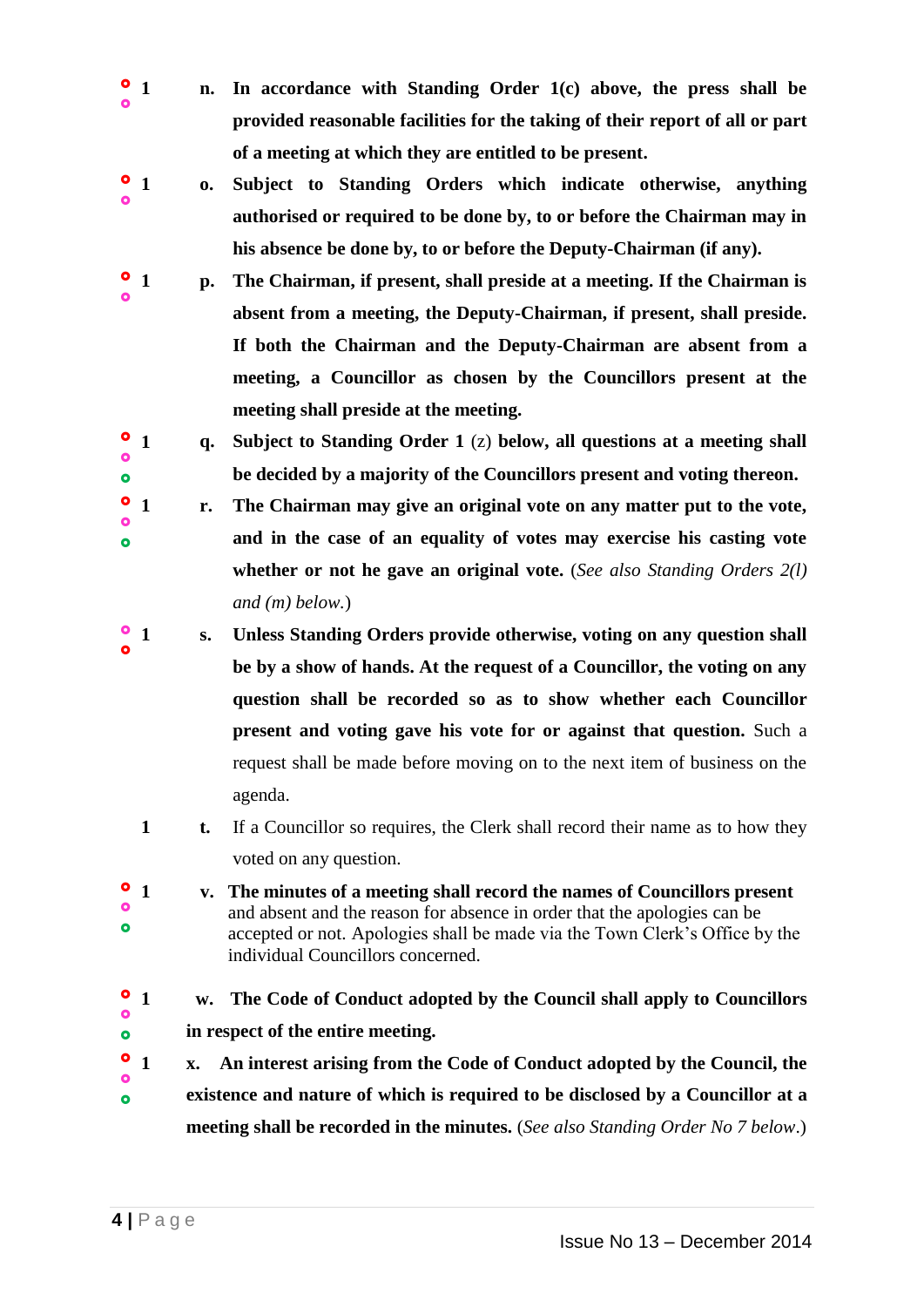- $\bullet$  $\ddot{\mathbf{a}}$ **1 y. No business may be transacted at a meeting unless at least one third of the whole number of members of the Council are present and in no case shall the quorum of a meeting be less than 3.**
- $\bullet$  $\ddot{\mathbf{o}}$ **1 z. If a meeting is or becomes inquorate no business shall be transacted** and the meeting shall be adjourned. Any outstanding business of a meeting so adjourned shall be transacted at a following meeting.

# **2 Ordinary Council Meetings**

*See also Standing Order 1 above*

- **2 a. In an election year, the annual meeting of the Council shall be held on or within 14 days following the day on which the new Councillors elected take office.**
- **2 b. In a year which is not an election year, the annual meeting of a Council shall be held on such day in May as the Council may direct.**
- **2 c.** In a year in which the Town holds the Speakership of the Cinque Ports the Annual Meeting will be held on the Thursday following the passing of the Speakership to the next Town, unless it coincides with an election year.

**2 d. In addition to the annual meeting of the Council, at least three other ordinary meetings shall be held in each year on such dates and times as the Council directs.**

- **2 e.** Any additional meetings shall be held at such places, on such dates, and at such times as may be fixed by the Council.
- **2 f.** Meetings of the Council shall be held at 6.45 pm in the evening unless the Council otherwise decides at a previous meeting.
- **2 g.** Smoking is not permitted at any meeting of the Council, its Committees or Sub-Committees / Working Groups.
- **2 h. The election of the Chairman** and Deputy-Chairman **of the Council shall be the first business completed at the annual meeting of the Council.**
- **2 i. The Chairman of the Council, unless he has resigned or becomes disqualified, shall continue in office and preside at the annual meeting until his successor is elected at the next annual meeting of the Council.**
- **2 j. The Deputy-Chairman of the Council, if any, unless he resigns or becomes disqualified, shall hold office until immediately after the election of the Chairman of the Council at the next annual meeting of the Council.**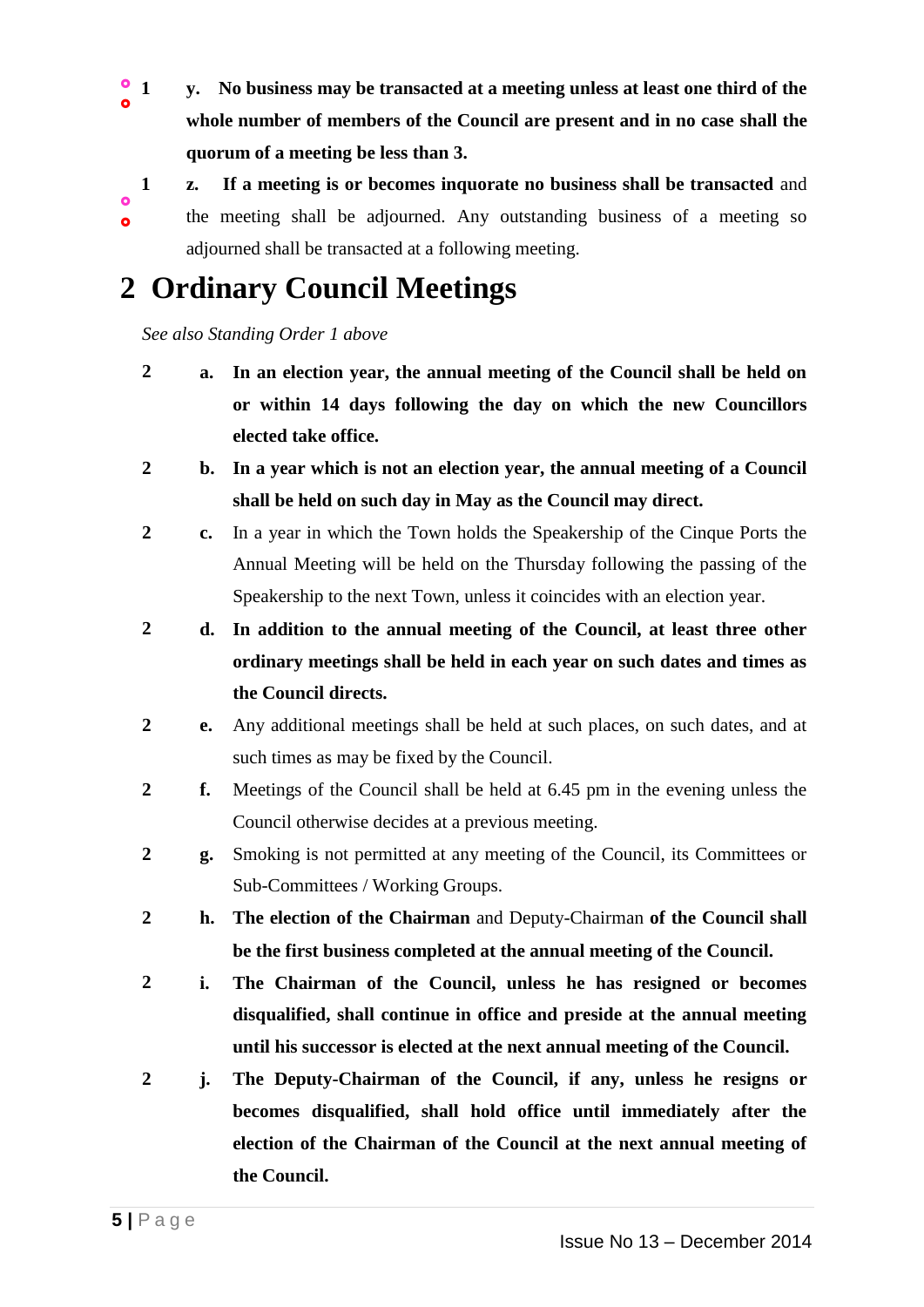- **2 k. In an election year, if the current Chairman of the Council has not been re-elected as a member of the Council, he shall preside at the meeting until a successor Chairman of the Council has been elected. The current Chairman of the Council shall not have an original vote in respect of the election of the new Chairman of the Council but must give a casting vote in the case of an equality of votes.**
- **2 l. In an election year, if the current Chairman of the Council has been reelected as a member of the Council, he shall preside at the meeting until a new Chairman of the Council has been elected. He may exercise an original vote in respect of the election of the new Chairman of the Council and must give a casting vote in the case of an equality of votes.**
- **2 m.** Following the election of the Chairman of the Council and Deputy Chairman of the Council at the annual meeting of the Council, the order of business shall be as follows:
	- i. To receive the Chairman's declaration of acceptance of office or, if not then received, to decide when it shall be received.
	- ii. In the ordinary year of elections of the Council to fill any vacancies left unfilled at the election by reason of insufficient nominations.
	- iii. In an election year, delivery by Councillors of their declarations of acceptance of office and written undertakings to observe the Code of Conduct adopted by the Council which have not been received as provided by law shall be received.
	- iv. Confirmation of the accuracy of the minutes of the last meeting of the Council and to receive and note minutes of and/or to determine recommendations made by Committees.
	- v. Review of the terms of reference for Committees.
	- vi. Receipt of nominations to existing Committees.
	- vii. Appointment of any new Committees, confirmation of the terms of reference, the number of members and receipt of nominations to them.
	- viii. To appoint representatives to outside bodies and arrangements for reporting back**.**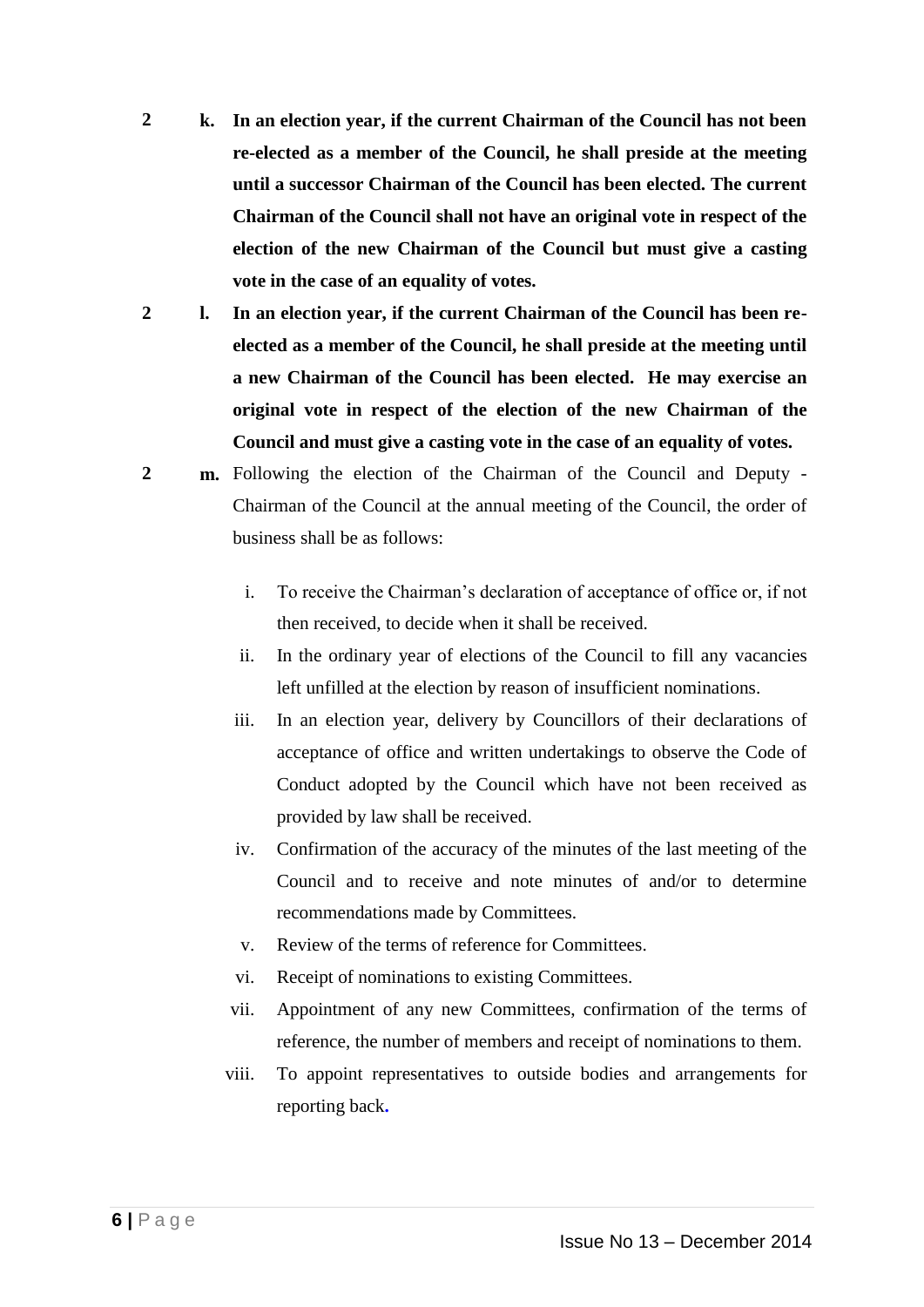### **Other Meetings**

- **2 n.** At every meeting other than the Annual Meeting the first business shall be to appoint a Chairman if the Chairman and Deputy-Chairman are absent and to receive such declarations of office (if any) and undertakings to observe the Council's Code of Conduct as are required by law to be made, or if not then received, to decide when they shall be received.
- **2 o.** After the first business has been completed, the order of business, unless the Council otherwise decides on the ground of urgency, shall be as follows:
	- i. To read and consider the Minutes: provided that if a copy has been circulated to each member not later than the day of issue of the summons to attend the meeting, the Minutes may be taken as read.
	- ii. **After consideration to approve the signing of the Minutes by the person presiding as a correct record.**
	- iii. **To deal with business expressly required by statute to be done.**
	- iv. To dispose of business, if any, remaining from the last meeting.
	- v. To receive such communications as the person presiding may wish to lay before the Council.
	- vi. To answer questions from Councillors under Standing Order 8.
	- vii. To receive and consider reports and minutes of Committees.
	- viii. To receive and consider resolutions or recommendations in the order in which they have been notified.
	- ix. To authorise the sealing of documents.
	- x. To receive and consider reports from the Officers of the Council.
	- xi. Any other business specified in the summons.
	- xii. Business falling under Standing Orders 2 (o) and 2 (p) (i) (ii) and (iii) shall not be displaced but subject thereto the order of business in Standing Order 2 (p) (iv) to (xi) above may be varied on the grounds of urgency:
		- (a) May be proposed by the Chairman or by any Councillor and, if proposed by the Chairman, may be put to the vote without being seconded; and
		- (b) Shall be put to the vote without discussion.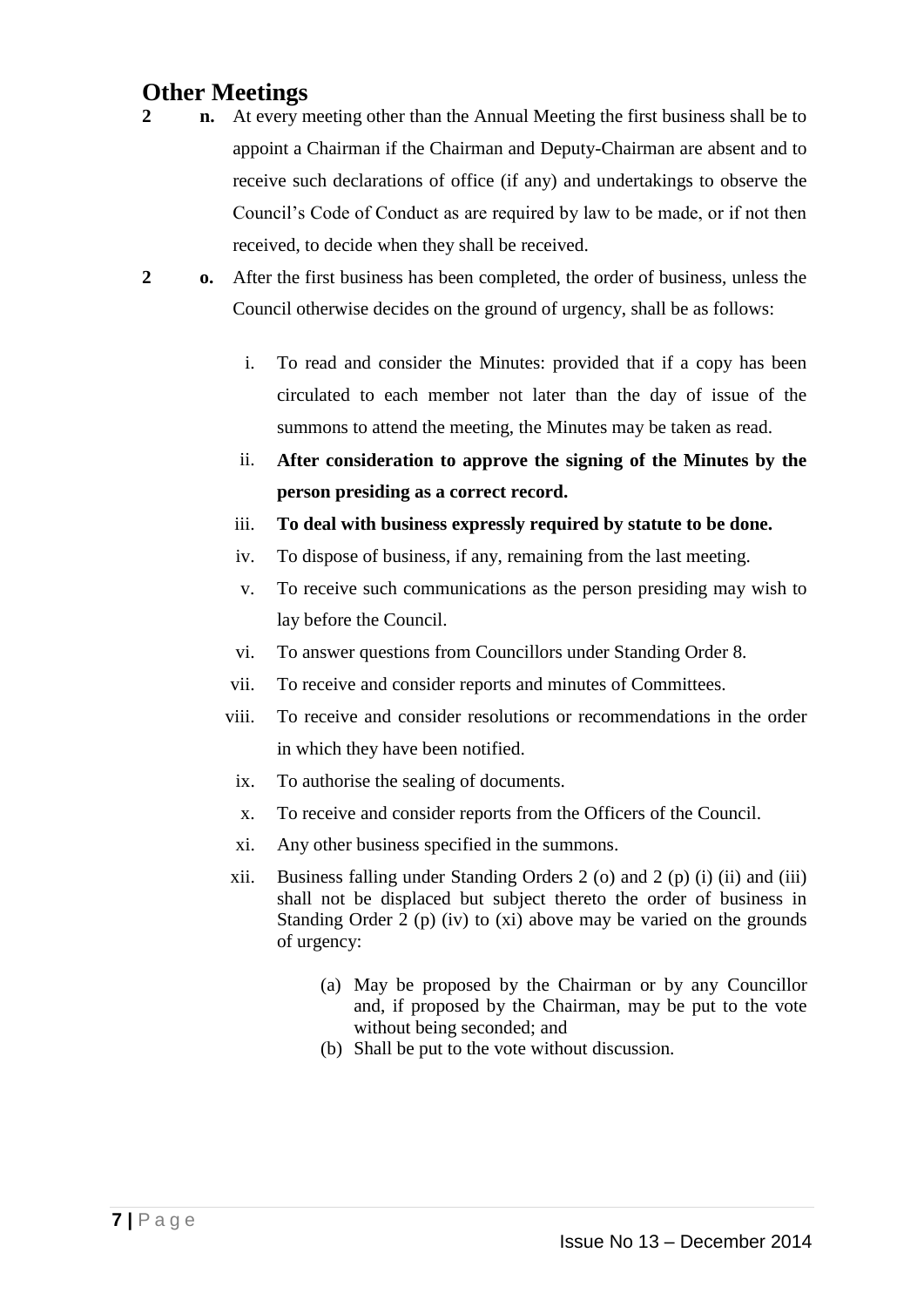# **3 Proper Officer**

- **3 a.** The Council's Proper Officer shall be either:
	- i. The Town Clerk
	- ii. Or such other employee appointed by the Council to undertake the role of the Proper Officer during the Proper Officer's absence. The Proper Officer and the employee appointed to act as such during the Proper Officer's absence shall fulfil the duties assigned to the Proper Officer in Standing Orders.
- **3 b.** The Council's Proper Officer shall do the following:
	- i. **Sign and serve on Councillors by delivery of post at their residences a summons confirming the time, date, venue and the agenda of a meeting of the Council and a meeting of a Committee at least 3 clear days before the meeting.**
	- ii. **Give public notice of the time, date, venue and agenda at least 3 clear days before a meeting of the Council or a meeting of a Committee (provided that the public notice with agenda of an extraordinary meeting of the Council convened by Councillors is signed by them).**
	- iii. Subject to Standing Orders  $4(a) (e)$  below, include in the agenda all motions in the order received unless a Councillor has given written notice at least (7) days before the meeting confirming his withdrawal of it.
	- iv. **Convene a meeting of full Council for the election of a new Chairman of the Council, occasioned by a casual vacancy in his office, in accordance with Standing Order [3(b)(i)] above.**
	- v. Make available for inspection the minutes of meetings.
	- vi. **Receive and retain copies of byelaws made by other local authorities.**
	- vii. **Receive and retain declarations of acceptance of office from Councillors.**
	- viii. Retain a copy of every Councillor's register of interests and any changes to it and keep copies of the same available for inspection.
	- ix. Keep proper records required before and after meetings;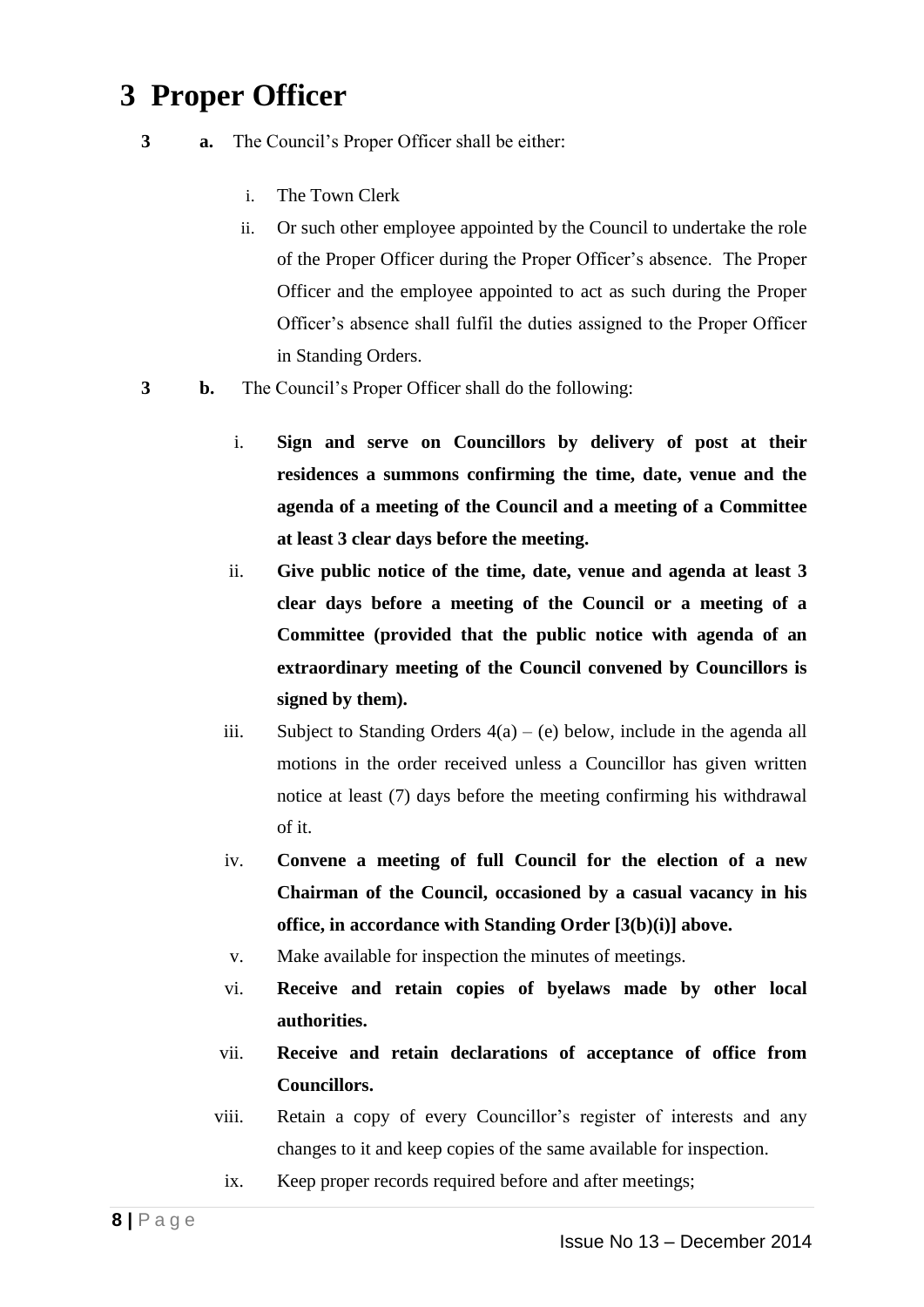- x. Process all requests made under the Freedom of Information Act 2000 and Data Protection Act 1998, in accordance with and subject to the Council's procedures relating to the same.
- xi. Receive and send general correspondence and notices on behalf of the Council except where there is a resolution to the contrary.
- xii. Manage the organisation, storage of and access to information held by the Council in paper and electronic form.
- xiii. Arrange for legal deeds to be sealed using the Council's common seal.
- xiv. Arrange for the prompt authorisation, approval, and instruction regarding any payments to be made by the Council in accordance with the Council's Financial Regulations.
- xv. Record every planning application notified to the Council and the Council's response to the local planning authority in a book **/** computer record for such purpose;
- xvi. Refer a planning application received by the Council to the Chairman or in his absence Deputy-Chairman of the Plans and Works Committee within 2 working days of receipt to facilitate an extraordinary meeting if the nature of a planning application requires consideration before the next ordinary meeting of Plans and Works Committee.
- xvii. Retain custody of the seal of the Council which shall not be used without resolution to that effect.
- xviii. Action or undertake activity or responsibilities instructed by resolution or contained in Standing Orders.

# **4 Motions requiring written notice**

**4 a.** In accordance with Standing Order 3(b)(iii) above, no motion may be moved at a meeting unless it is included in the agenda and notice is given in writing of its terms, signed by one member of the Council giving the notice and delivered at least seven clear days before the next meeting of the Council at the office of the Town Clerk; excepting at the Annual Council Meeting in an election year, when the written notice of motion period be reduced to 48 hours and the motion be subsequently delivered to Councillors in advance of the meeting.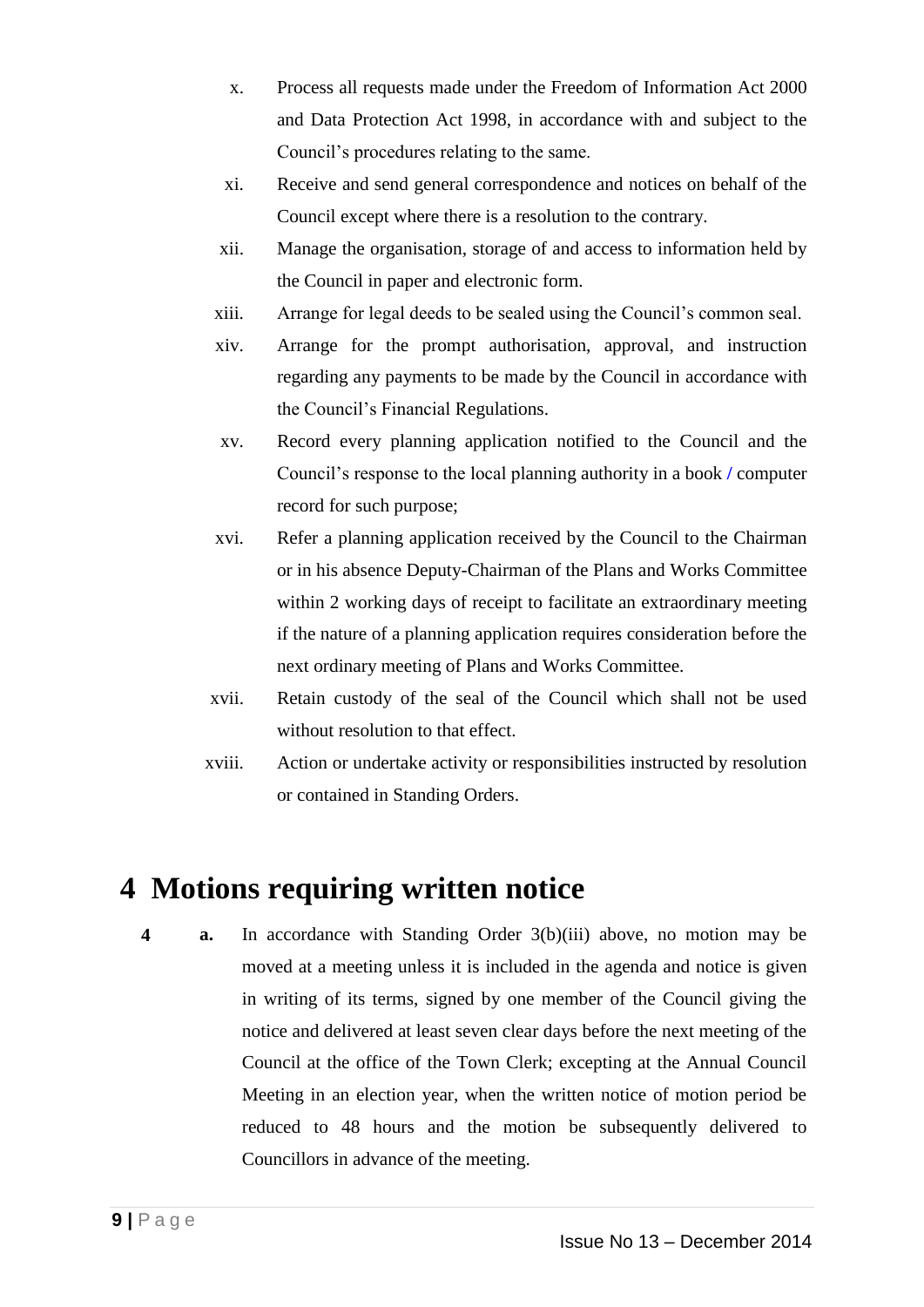- **4 b.** The Proper Officer may, before including a motion in the agenda received in accordance with Standing Order 4(a) above, correct obvious grammatical or typographical errors in the wording of the motion.
- **4 c.** If the Proper Officer considers the wording of a motion received in accordance with Standing Order 4(a) above is not clear in meaning, the motion shall be rejected until the mover of the motion resubmits it in writing to the Proper Officer in clear and certain language at least 7 clear days before the meeting.
- **4 d.** If the wording or nature of a proposed motion is considered unlawful or improper, the Proper Officer shall consult with the Chairman of the forthcoming meeting or, as the case may be, the Councillors who have convened the meeting, to consider whether the motion shall be included or rejected in the agenda.
- **4 e.** Having consulted the Chairman or Councillors pursuant to Standing Order 4(d) above and no agreement is reached the matter shall be placed before Council for decision prior to consideration of the motion. The decision of Council as to whether or not to include the motion in the agenda shall be final.
- **4 f.** Notice of every motion received in accordance with the Council's Standing Orders shall be numbered in the order received and shall be entered in a book, which shall be open to inspection by all Councillors.
- **4 g.** Every motion rejected in accordance with the Council's Standing Orders shall be duly recorded with a note by the Proper Officer giving reasons for its rejection in a book for that purpose, which shall be open to inspection by all Councillors.
- **4 h.** Every motion and resolution shall relate to the Council's statutory functions, powers and lawful obligations or shall relate to an issue which specifically affects the Council's area or its residents.
- **4 i.** The Town Clerk shall insert in the summons for every meeting all notices of motion properly given in the order in which they have been received, unless the member giving a notice of motion has stated in writing that he intends to move at some later meeting, or that he withdraws it in writing.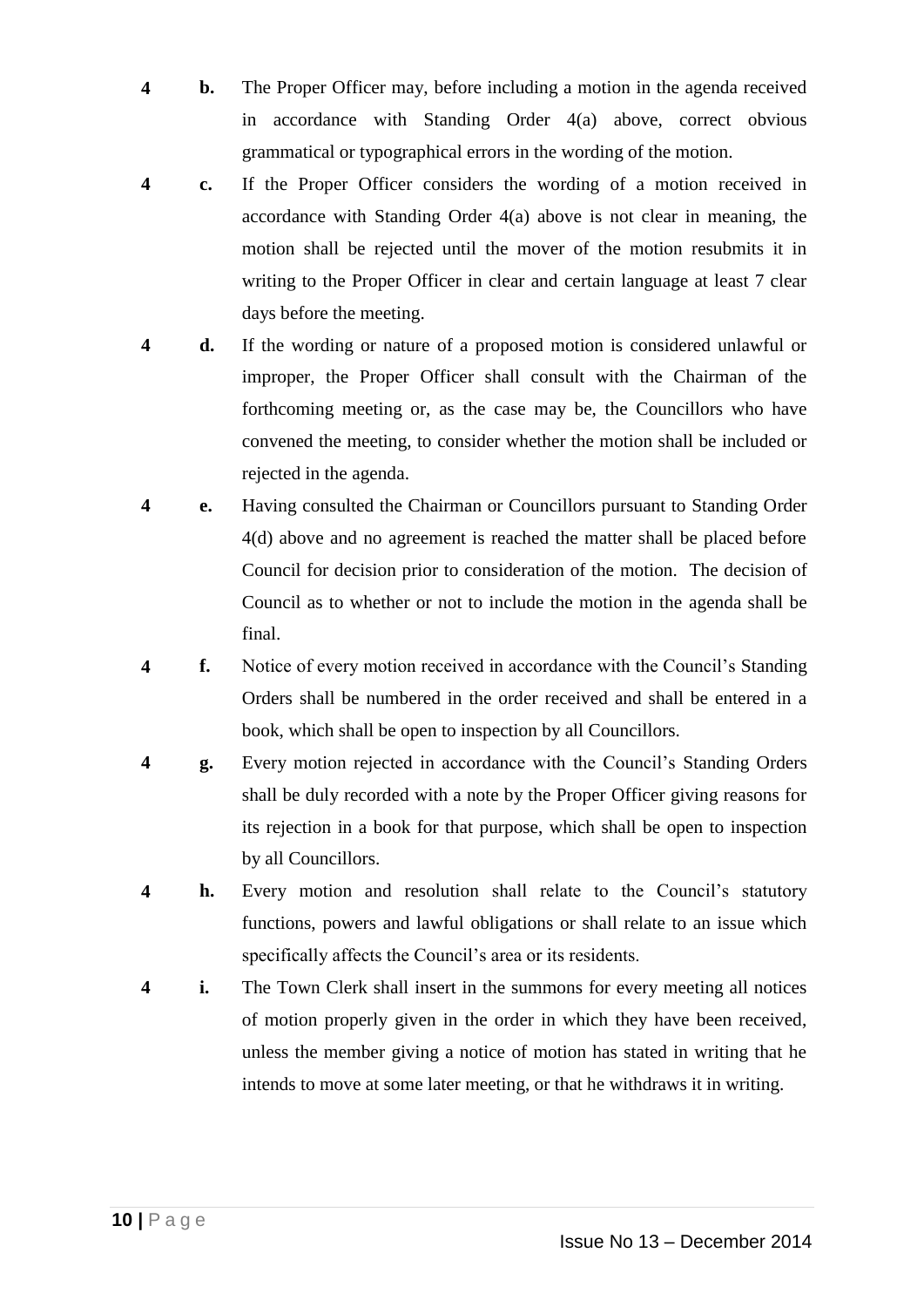- **4 j.** If a motion specified in the summons is not moved either by the member who gave notice of it or by any other member on his behalf, it shall, unless postponed by the Council, be treated as withdrawn and shall not be moved without fresh notice.
- **4 k.** If the subject matter of a resolution comes within the province of a Committee of the Council, it shall, upon being moved and seconded, stand referred without discussion to such Committee or to such other Committee as the Council may determine for report; provided that the Chairman, if he considers it to be a matter of urgency, may allow it to be dealt with at the meeting at which it was moved.

# **5 Motions not requiring written notice**

- **5 a.** Motions in respect of the following matters may be moved without written notice.
	- i. To appoint a person to preside at a meeting.
	- ii. To approve the absences of Councillors.
	- iii. To approve the accuracy of the minutes of the previous meeting.
	- iv. To correct an inaccuracy in the minutes of the previous meeting.
	- v. To dispose of business, if any, remaining from the last meeting.
	- vi. To alter the order of business on the agenda for reasons of urgency or expedience.
	- vii. To proceed to the next business on the agenda.
	- viii. To close or adjourn debate.
	- ix. To refer by formal delegation a matter to Committee or to a Sub-Committee or an employee.
	- x. To appoint a Committee or Sub-Committee or any Councillors thereto**.**
	- xi. To receive nominations to a Committee or Sub-Committee.
	- xii. To note the minutes of a meeting of a Committee or a Sub-Committee.
	- xiii. To consider a report and/or recommendations made by a Committee or a Sub-Committee or an employee.
	- xiv. To consider a report and/or recommendations made by an employee, professional advisor, expert or consultant.
	- xv. To authorise legal deeds to be sealed by the Council's common seal.
	- xvi. To authorise the payment of monies.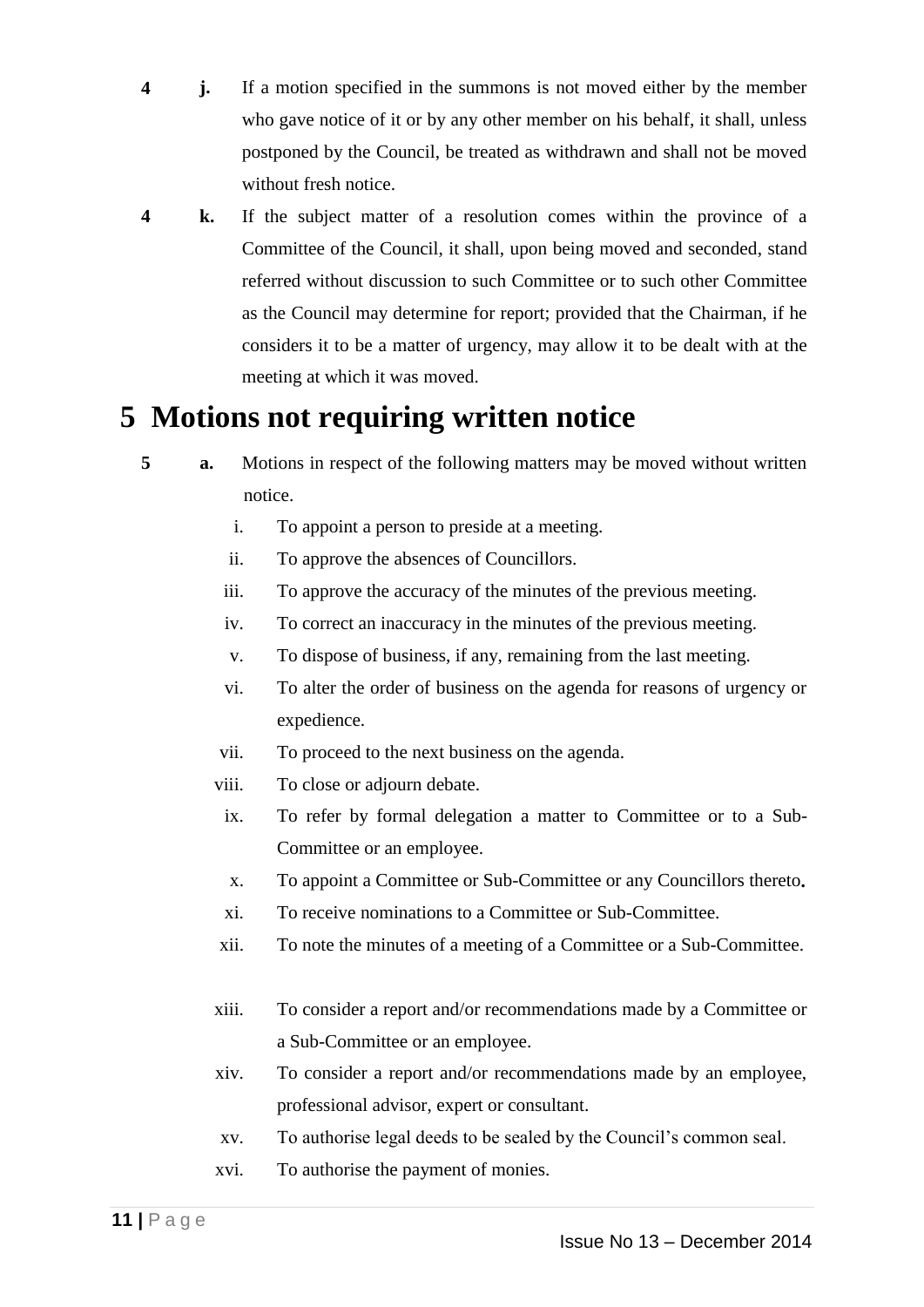- xvii. To amend a motion relevant to the original or substantive motion under consideration which shall not have the effect of nullifying it.
- xviii. To extend the time limit for speeches.
	- xix. To exclude the press and public for all or part of a meeting.
	- xx. To silence or exclude from the meeting a Councillor or a Member of the Public for disorderly conduct.
- xxi. To give the consent of the Council if such consent is required by Standing Orders.
- xxii. **To suspend any Standing Order except those which are mandatory by law.** See Standing Order 32 below.
- xxiii. To adjourn the meeting.
- xxiv. To appoint representatives to outside bodies and to make arrangements for those representatives to report back the activities of outside bodies.
- xxv. To answer questions from Councillors.
- xxvi. That the motion be now put.

**5 b.** If a motion falls within the terms of reference of a Committee or Sub-Committee or within the delegated powers conferred on an employee, a referral of the same may be made to such Committee or Sub-Committee or employee provided that the Chairman may direct for it to be dealt with at the present meeting for reasons of urgency or expedience.

### **Motions of expenditure**

**5 c.** Any motion (which is moved otherwise than in pursuance of a recommendation of the Finance & General Purposes Committee or of another Committee after recommendation by the Finance & General Purposes Committee) and which, if carried, would, in the opinion of the Chairman of the Council substantially increase the expenditure upon any service which is under the management of the Council or reduce the revenue at the disposal of any Committee, or which would involve capital expenditure, shall, when proposed and seconded, stand adjourned without discussion to the next ordinary meeting of the Council, and any Committee affected by it shall consider whether it desires to report thereon and the Finance & General Purposes Committee shall report on the financial aspect of the matter.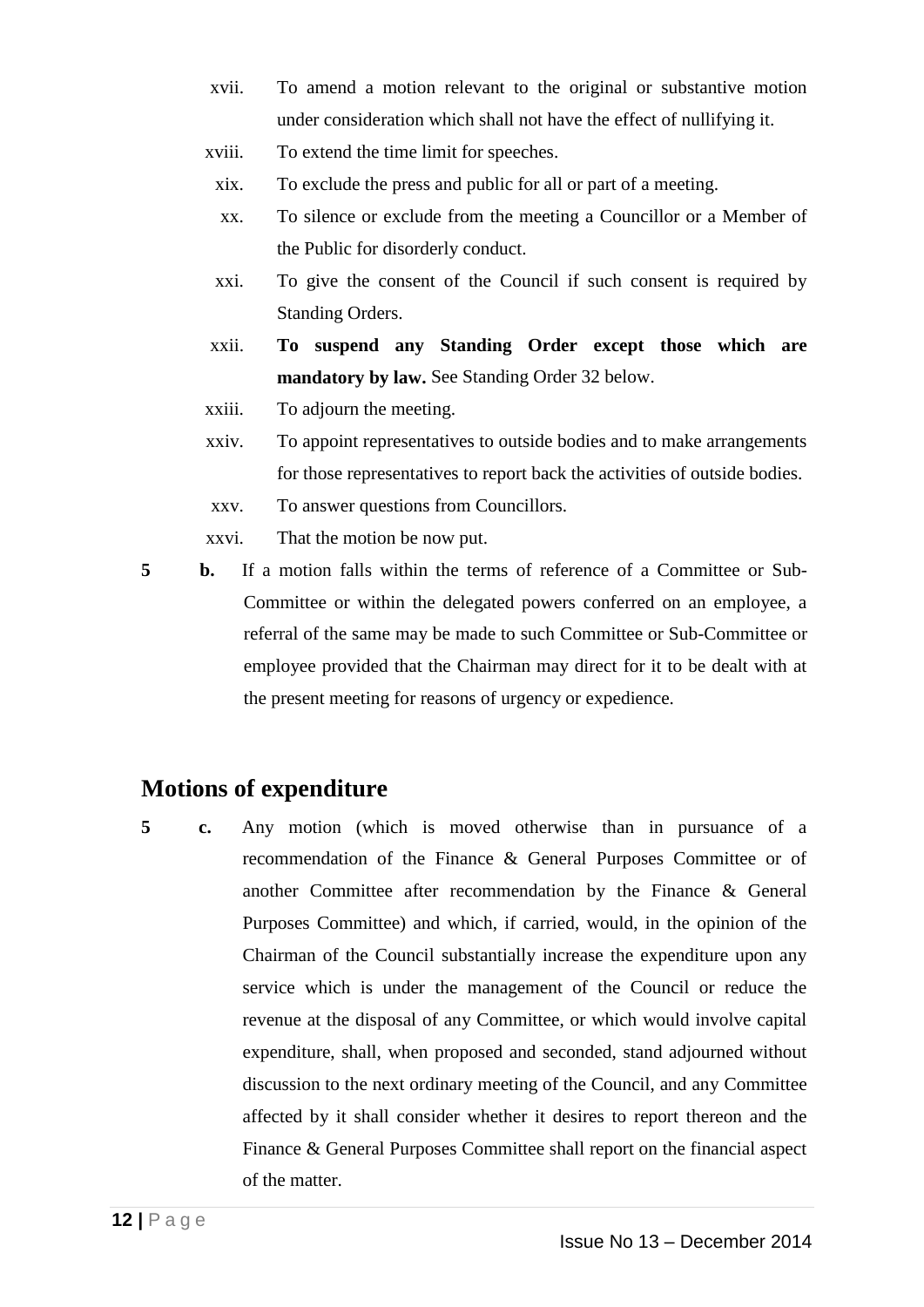# **6 Rules of Debate**

### **Motions and Amendments**

- **6 a.**
- (i) Motions included in an agenda shall be considered in the order that they appear on the agenda unless the order is changed at the Chairman's direction for reasons of expedience.
- (ii) Subject to Standing Orders  $4(a)$ –(e) above, a motion shall not be considered unless it has been proposed and seconded and unless notice has already been given in accordance with Standing Order No 4 (a) it shall, if required by the Chairman, be put into writing and handed to the Chairman before it is further discussed or put to the meeting. The proposer shall speak immediately upon proposing a motion or amendment.

### **Seconder's Speech**

**6 b.** A Councillor when seconding a motion or amendment may, if he then declares his intention to do so, reserve his speech until a later period of the debate.

### **Content of Speeches**

**6 c.** A Councillor shall direct his speech to the question under discussion or to a personal explanation or to a point of order **–** naming the appropriate order.

### **Length of Speeches**

**6 d.** Except be consent of the Council, no speech shall exceed 5 minutes.

#### **Amendments to Motions**

**6 e.**

- (i) A motion to amend an original or substantive motion shall not be considered unless proper notice has been given after the original or substantive motion has been seconded and notice of such amendment, shall, if required by the Chairman, be reduced to writing and handed to the Chairman.
- (ii) A Councillor may move amendments to his own motion.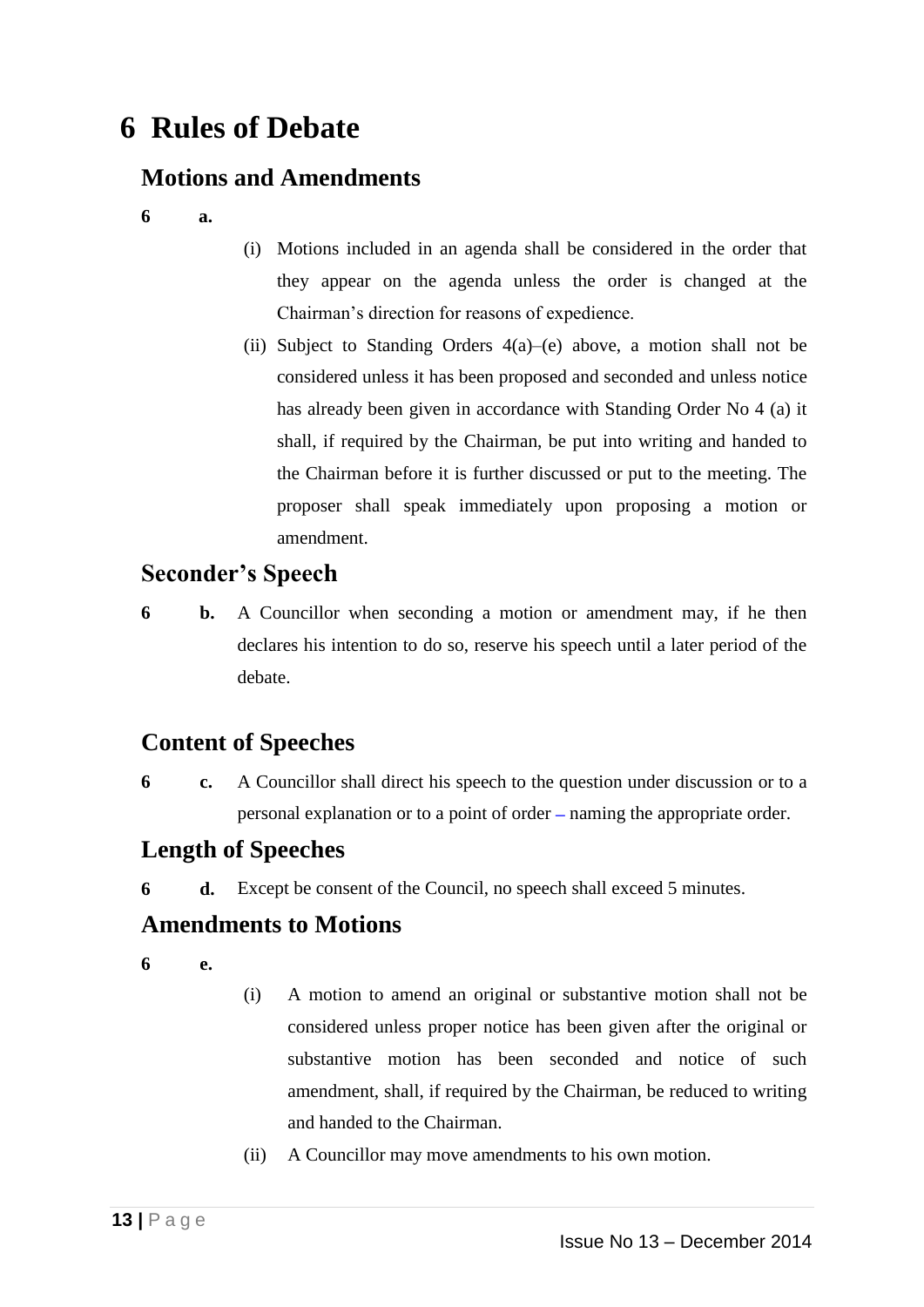- (iii) If a motion has already been seconded, an amendment to it shall be moved with the consent of the seconder.
- (iv) Any amendment to a motion shall be relevant to the motion and shall be either:
	- i. to leave out words;
	- ii. to add words;
	- iii. to leave out words or add other words.
	- iv. to refer a subject of a debate to a Committee for consideration or reconsideration.
- (v) An amendment to a motion shall not have effect of rescinding, negating or radically altering the original or substantive motion under consideration.
- (vi) Only one amendment shall be moved and debated at a time. No further amendments to a motion shall be moved until the amendment under discussion has been disposed of.
- (vii) Subject to Standing Order 6(vi) above, one or more amendments may be discussed together if the Chairman considers this expedient but shall be voted upon separately.
- (viii) If an amendment is not carried, other amendments may be moved on the original motion.
- (ix) If an amendment is carried, the original motion, as amended, shall take place of the original motion and shall become the substantive motion upon which any further amendment may be moved.

### **Right of reply**

- **6 f.**
- (i) The mover of the motion shall have the right of reply at the close of the debate on the motion, immediately before it is put to vote.
- (ii) If an amendment is moved, the mover of the original motion shall also have the right of reply at the close of the debate on the amendment, and shall not speak otherwise on the amendment.
- (iii) The mover of the amendment shall have no right of reply to the debate on his amendment.
- (iv) A Councillor exercising a right of reply shall not introduce new matters.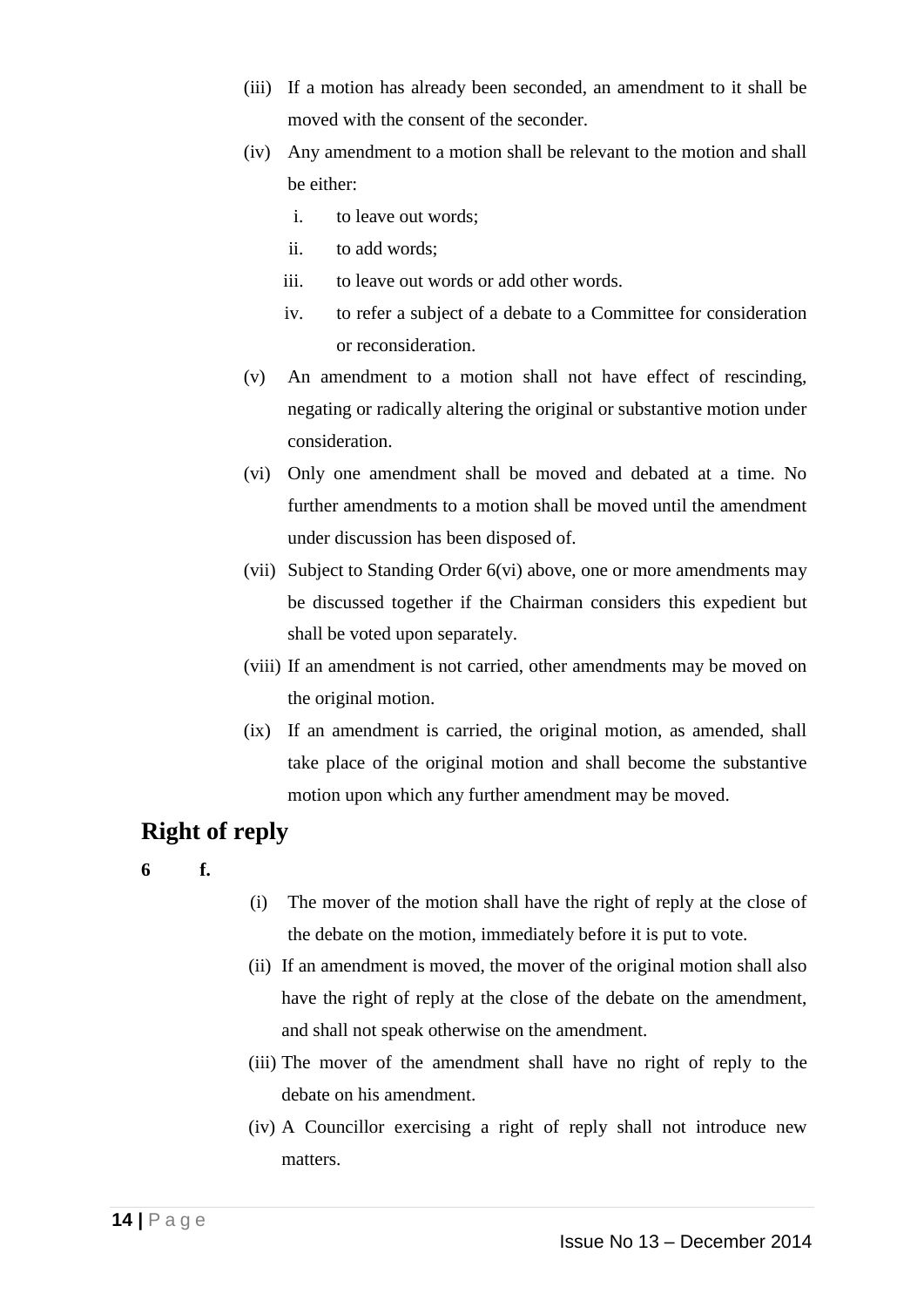- (v) After the right or reply has been exercised or waived, a vote shall be taken without further discussion.
- (vi) Where a series of amendments to an original motion are carried, the mover of the original motion shall have a right of reply in respect of the substantive motion at the very end of debate and immediately before it is put to the vote.

### **When a Councillor may speak again**

- **6 g.** Subject to Standing Orders 6(f)(h) and (i), a Councillor may not speak further in respect of any one motion whilst it is subject of debate, except –
	- (i) to speak once on an amendment moved by another Councillor.
	- (ii) if the motion has been amended since he last spoke, to move a further amendment;
	- (iii) if his first speech were on an amendment moved by another member, to speak on the main issue, whether or not the amendment on which he spoke was carried.
	- (iv) in exercise of a right of reply given by Standing Orders 6(q) closure motions or  $6(f)$ .
	- (v) on a point of order.
	- (vi) by way of a personal explanation.
	- (vii) to move a closure.

#### **Points of order and personal explanation**

**6 h.**

- (i) During the debate of a motion, a Councillor may interrupt only on a point of order or a personal explanation and shall be entitled to be heard forthwith and the Councillor who was interrupted shall stop speaking.
- (ii) A Councillor raising a point of order shall identify the Standing Order or statutory provision which he considers has been breached and the way he considers it has been breached or specifies the irregularity in the meeting he is concerned by.
- (iii) A point of order shall be decided by the Chairman and his decision shall be final.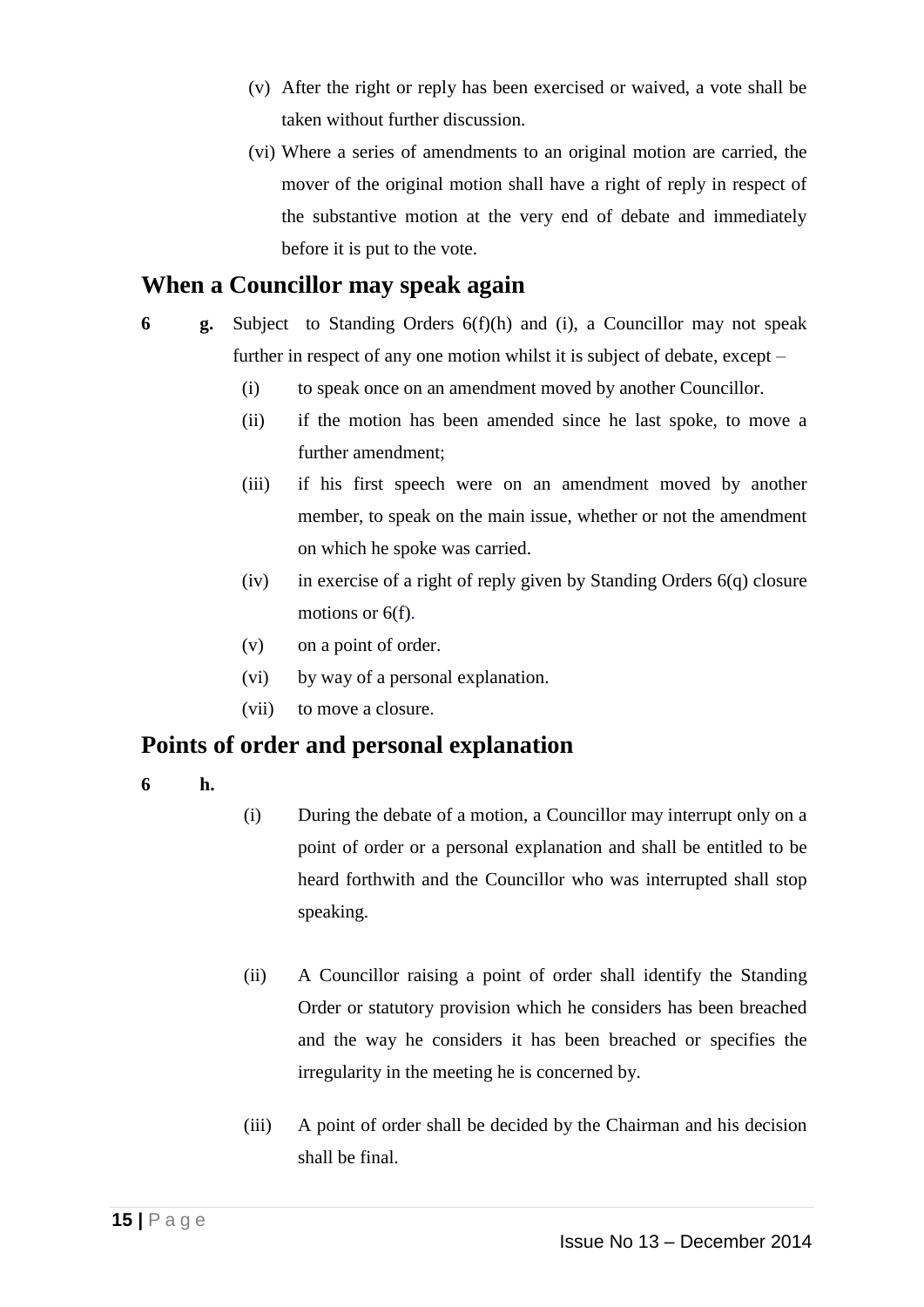(iv) A personal explanation shall be confined to some material part of a former speech by him which may have been misunderstood in the present debate.

### **Withdrawal of a Motion**

**6 i.** A motion amendment may be withdrawn by the proposer with the consent of Council and in cases of Motions Moved Without Notice with the consent of the seconder, which shall be signified without discussion, and no Councillor may speak upon it after permission has been asked for its withdrawal unless such permission has been refused.

### **Motions which may be moved during a debate**

- **6 j.** When a Councillor's motion is under debate no other motion shall be moved except:
	- i. to amend a motion;
	- ii. to proceed to the next business;
	- iii. to adjourn the debate;
	- iv. to put the motion to a vote
	- v. to ask a person to be silent or for him to leave the meeting;
	- vi. to refer a motion to the Committee or Sub-Committee for consideration;
	- vii. to exclude the public and the press;
	- viii. to adjourn the meeting;
	- ix. to suspend any Standing Order, except those which are mandatory.
- **6 k.** In respect of Standing Order 6(j)(iv**)** above, the Chairman shall first be satisfied that the motion has been sufficiently debated before it is put to the vote. The Chairman shall call upon the mover of the motion under debate to exercise or waive his right of reply and shall put the motion to the vote after that right has been exercised or waived. The adjournment of a debate or of the meeting shall not prejudice the mover's right of reply at the resumption.

### **Standing**

**6 l.** A Councillor shall stand when speaking unless permitted by the Chairman to sit on account of infirmity.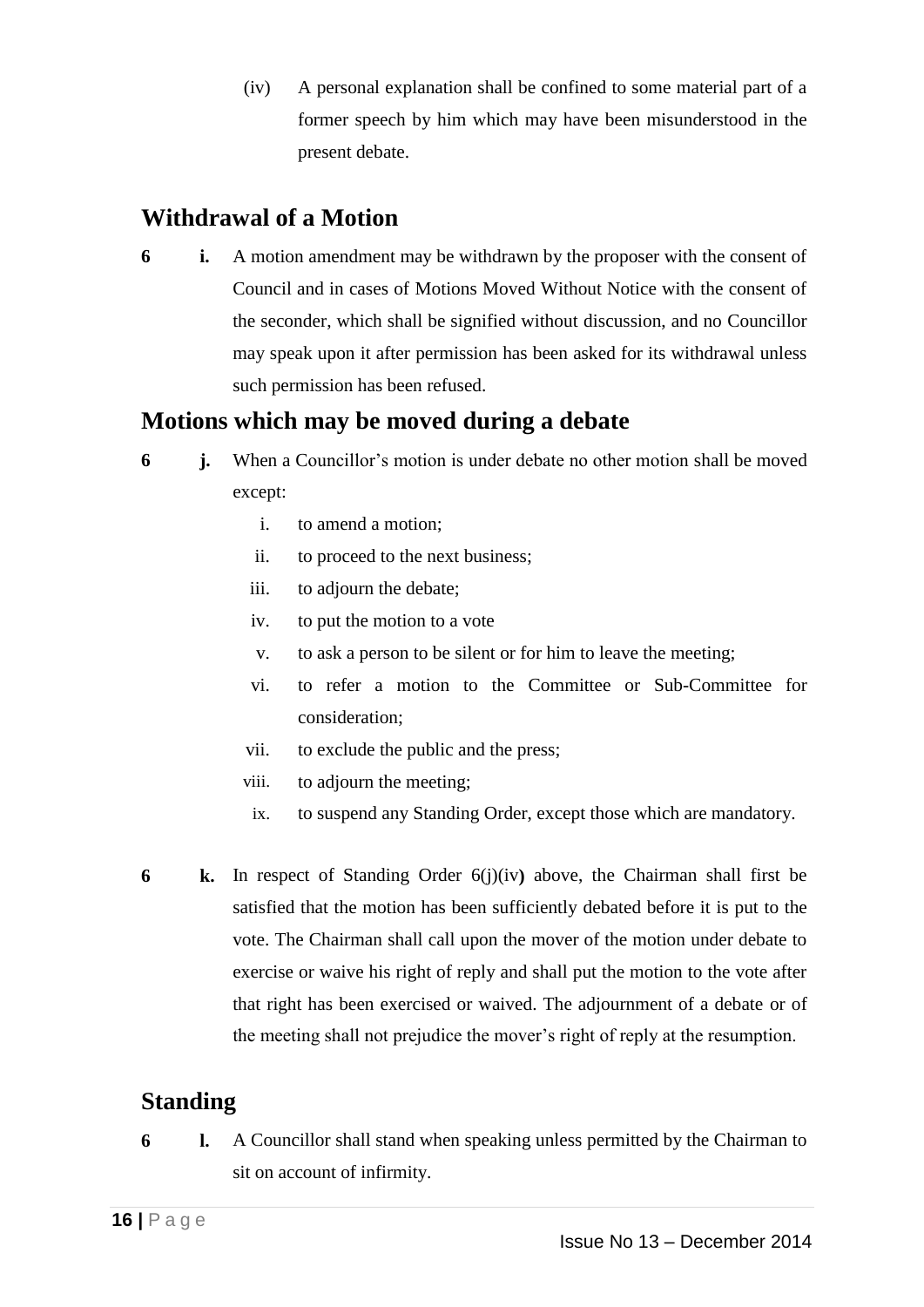### **Ruling on point of order or personal explanation**

**6 m.** The ruling of the Chairman on a point of order or on the admissibility of a personal explanation shall not be discussed.

### **Mode of address**

**6 n.** During the sitting of the Council, Councillors shall address the Chairman and every Councillor shall, in referring to the Chairman, Deputy-Chairman, Councillors and Officers, employ their respective official titles.

#### **Only one Councillor to stand and speak at a time**

**6 o.** A Councillor when speaking shall stand and address the Chairman. If two or more Councillors rise, the Chairman shall call on one to speak; the other or others shall then sit. While a Councillor is speaking the other Councillors shall remain seated and silent, unless rising on a point of order or in personal explanation.

### **Respect for the Chair**

**6 p.** Whenever the Chairman rises during a debate a Councillor then standing shall resume his seat and the Council shall be silent.

### **Closure Motions**

- **6 q.** A Councillor may move without comment at the conclusion of a speech of another Councillor
	- (a) "That the Council proceed to the next business";
	- (b) "That the motion be now put";
	- (c) "That the debate be now adjourned";
	- (d) "That the council do now adjourn".

On the seconding of which the Chairman shall proceed as follows:

(i) on a motion "that the Council proceed to next business", unless in his opinion the matter before the meeting has been insufficiently discussed, he shall first give the mover of the original motion a right of reply, and then put to vote the motion to proceed to next business.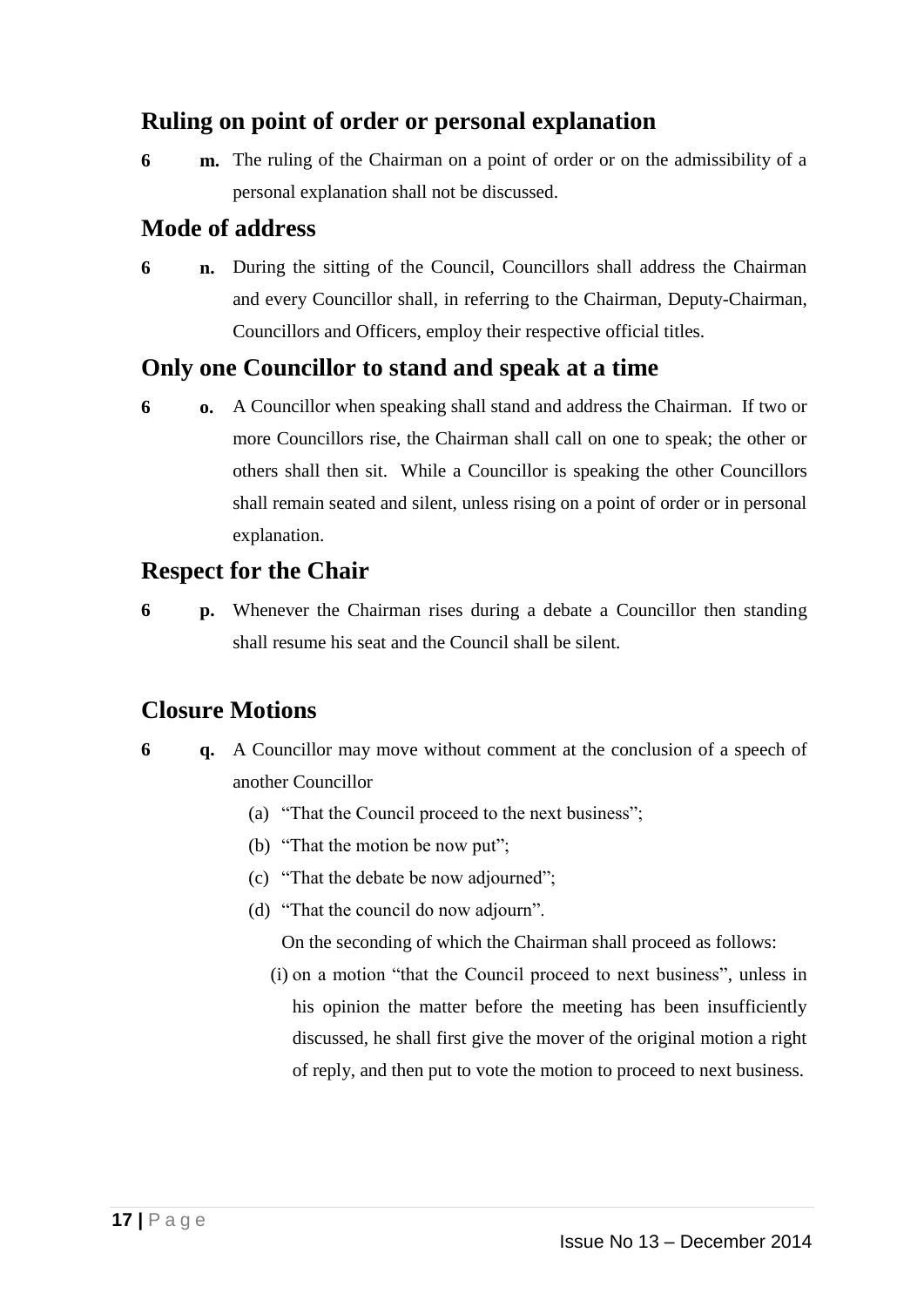- (ii) on a motion "That the motion be now put": unless in his opinion the matter before the meeting has been insufficiently discussed, he shall first put to the vote the motion that the motion be now put, and if it is passed then give the mover of the original motion his right of reply under Standing Order 6 (f) before putting his motion to the vote;
- (iii) on a motion "That the debate be now adjourned" or "That the Council do now adjourn"; if in his opinion the matter before the meeting has not been sufficiently discussed and cannot reasonably be sufficiently discussed on that occasion, he shall put the adjournment motion to the vote without giving the mover of the original motion his right of reply on that occasion;
- (iv)on resuming an adjourned debate, the member who moved its adjournment shall be entitled to speak first.

*(Note: Where a meeting is adjourned the subsequent proceedings are part of the original meeting and no new notices or agendas need to be issued except a notification to Councillors not present of the date of the continuation of the meeting.)*

#### **Alterations of Motions**

- **6 r.** For Motions moved on Notice a Councillor may
	- (a) with the consent of the Council without discussion alter a motion of which he has given notice, provided the alteration is one which could be made as an amendment thereto;

and

- (b) move amendments to his own motion.
- **s.** For Resolutions moved Without Notice a member may
	- (a) With the consent of his seconder and the Council signified without discussion alter a motion, provided the alteration is one which could be made as an amendment thereto;

and

(b) With the consent of his seconder, move amendments to his own motion.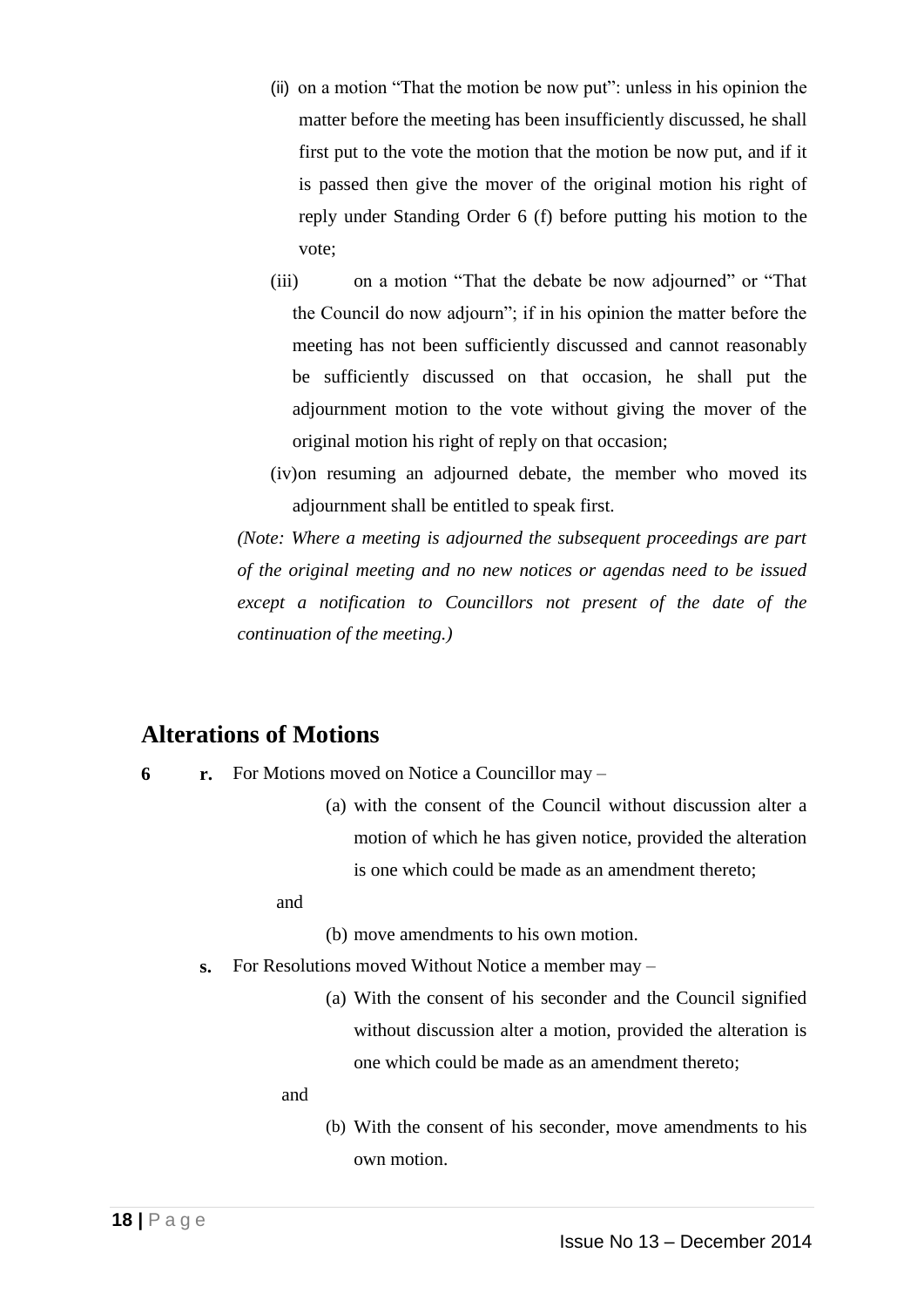# **7 Code of Conduct**

See also Standing Orders 1(d)-(i) above.

- **7 a. All Councillors shall observe the Code of Conduct which was adopted by the Council** on 29<sup>th</sup> November 2012, a copy of which is annexed to these Standing Orders (Appendix 1).
- **7 b.** All Councillors shall undertake training in the Code of Conduct within 6 months of the delivery of their declaration of acceptance of office.

### **Interests**

- **7 c.** Councillors with a disclosable pecuniary interest in any item must comply with the terms of Paragraph 3 A of the Council's Code of Conduct and he must withdraw from the room or chamber during consideration of the item to which the interest relates.
- **7 d.** If a Councillor has a personal / other significant interest as defined by the adopted Code of Conduct then he shall declare such interest as soon as it becomes apparent, disclosing the existence and nature of that interest as required.
- **7 e.** If a Councillor who has declared a personal / other significant interest then considers the interest to be pecuniary he must withdraw from the room or chamber during consideration of the item to which the interest relates.
- **7 f.** The Proper Officer may be required to compile and hold a Register of Councillors' interests, or a copy thereof, in accordance with agreement reached with the Monitoring Officer of the Responsible Authority and/or as required by statute.

# **8 Questions**

**8 a.** A Councillor may ask the Chairman of a Committee any question upon the proceedings of the Committee then before the Council if the question is put immediately following the motion for the adoption of the minutes of the Committee.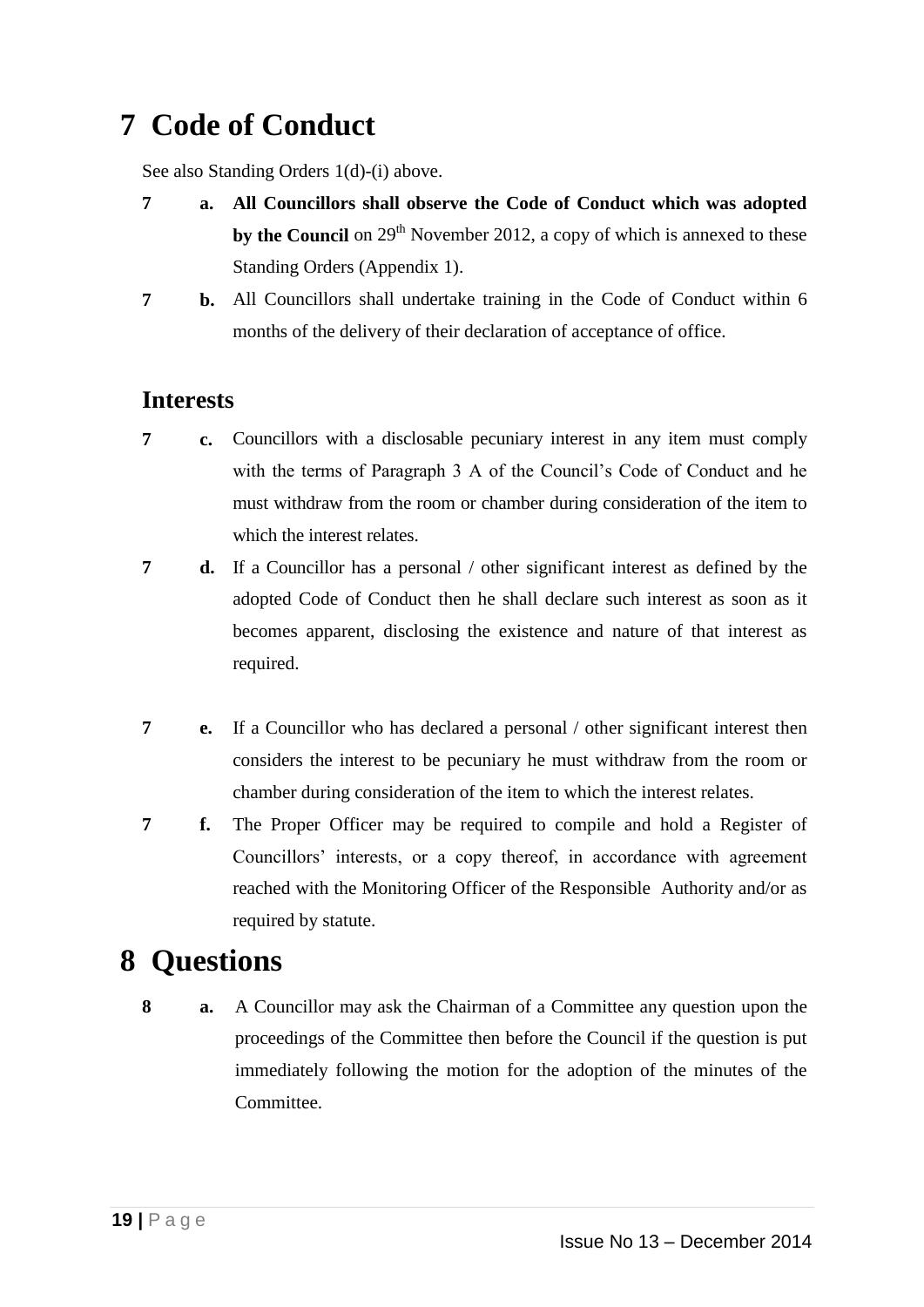- **8 b.** A Councillor may
	- (i) If two clear day's notice in writing has been given to the Proper Officer ask the Council Chairman or the Chairman of any Committee any question on any matter in relation to which the Council has powers or duties or which affect the Town;
	- (ii) with the permission of the Chairman of the Council, put to him or the Chairman of any Committee any such question relating to urgent business, of which such notice has not been given, but a copy of any such question shall, if possible, be delivered to the Proper Officer not later than 10.00am in the morning of the day of the meeting.
- **8 c.** An answer may take the form of
	- (i) Direct oral answer; or
	- (ii) where the desired information is contained in a publication of the Council, a reference to that publication; or
	- (iii) where the reply to the question cannot conveniently be given orally, a written answer circulated to Councillors.
- **8 d.** No questions not connected with business under discussion shall be asked except during the part of the meeting set aside for questions.
- **8 e.** Every question shall be put and answered without discussion.
- **8 f.** A person to whom a question has been put may decline to answer.

# **9 Minutes**

- **9 a.** If a copy of the draft minutes of a preceding meeting has been circulated to Councillors no later than the day of service of the summons to attend the scheduled meeting they shall be taken as read.
- **9 b.** The Chairman or any Councillor shall put the question "That the minutes of the meeting of the Council held on the -------- day of --------, having been circulated, be confirmed as a correct record and signed by the Chairman".
- **9 c.** No discussion of the draft minutes of a preceding meeting shall take place except in relation to their accuracy. A motion to correct an inaccuracy in the minutes shall be raised in accordance with Standing Order  $5(a)(iv)$ above.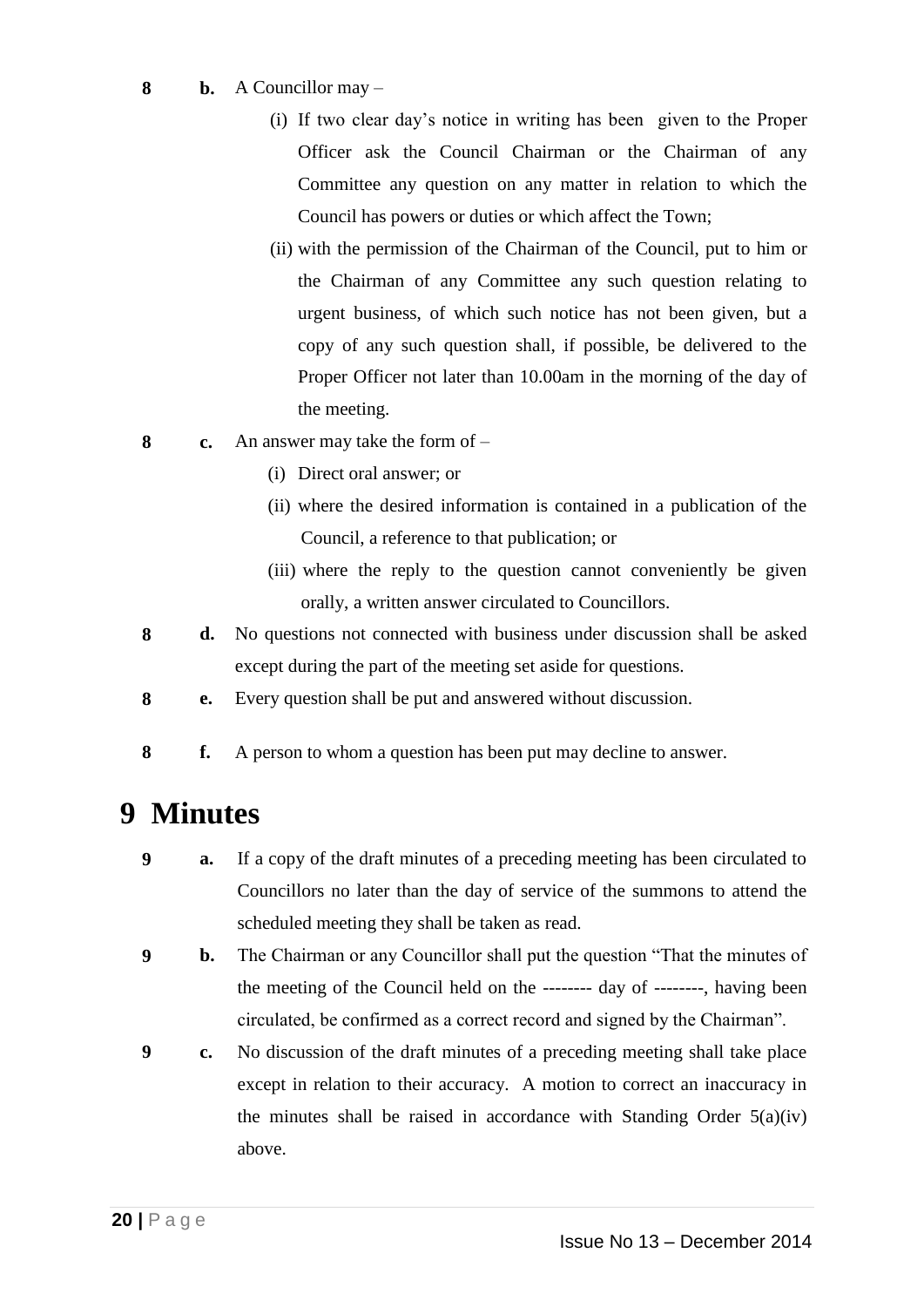- **9 d.** Minutes, including any amendment to correct their inaccuracy, shall be confirmed by resolution and shall be signed by the Chairman of the meeting and stand as an accurate record of the meeting to which the minutes relate.
- **9 e.** If the Chairman of the meeting does not consider the minutes to be an accurate record of the meeting to which they relate, he shall sign the minutes and include a paragraph in the following terms to the same effect: "The Chairman of this meeting does not believe that the minutes of the meeting of the ( ) held on [date] in respect of ( ) were a correct record but his view was not upheld by the majority of the  $($ ) and the minutes are confirmed as an accurate record of the proceedings."
- **9 f.** Upon a resolution which confirms the accuracy of the minutes of a meeting, any previous draft minutes or recordings or notes of the meeting shall be destroyed.

### **Presentation of Committee Minutes & Reports**

**9 g.** The Chairman of the Committee concerned, or in his absence the Deputy-Chairman or, should he be also absent, such other Councillor as the Chairman may select, shall move an original motion that the minutes of his Committee be received or approved and adopted as the case may be. On such a motion being duly seconded it shall operate as a series of motions that each item of the report be received and the recommendations therein (if any) be adopted. The Committee minutes shall here upon be open to discussion by the Council.

# **10 Disorderly Conduct**

- **10 a.** No Councillor shall at any Council/Committee meeting disregard the ruling of the Chairman, or wilfully obstruct business, or behave irregularly, offensively, improperly or in such a manner as to bring the Council into disrepute.
- **10 b.** If, in the opinion of the Chairman a Councillor has broken the provisions of paragraph (a) of his Order, the Chairman shall express that opinion to the meeting and thereafter any Councillor may either move –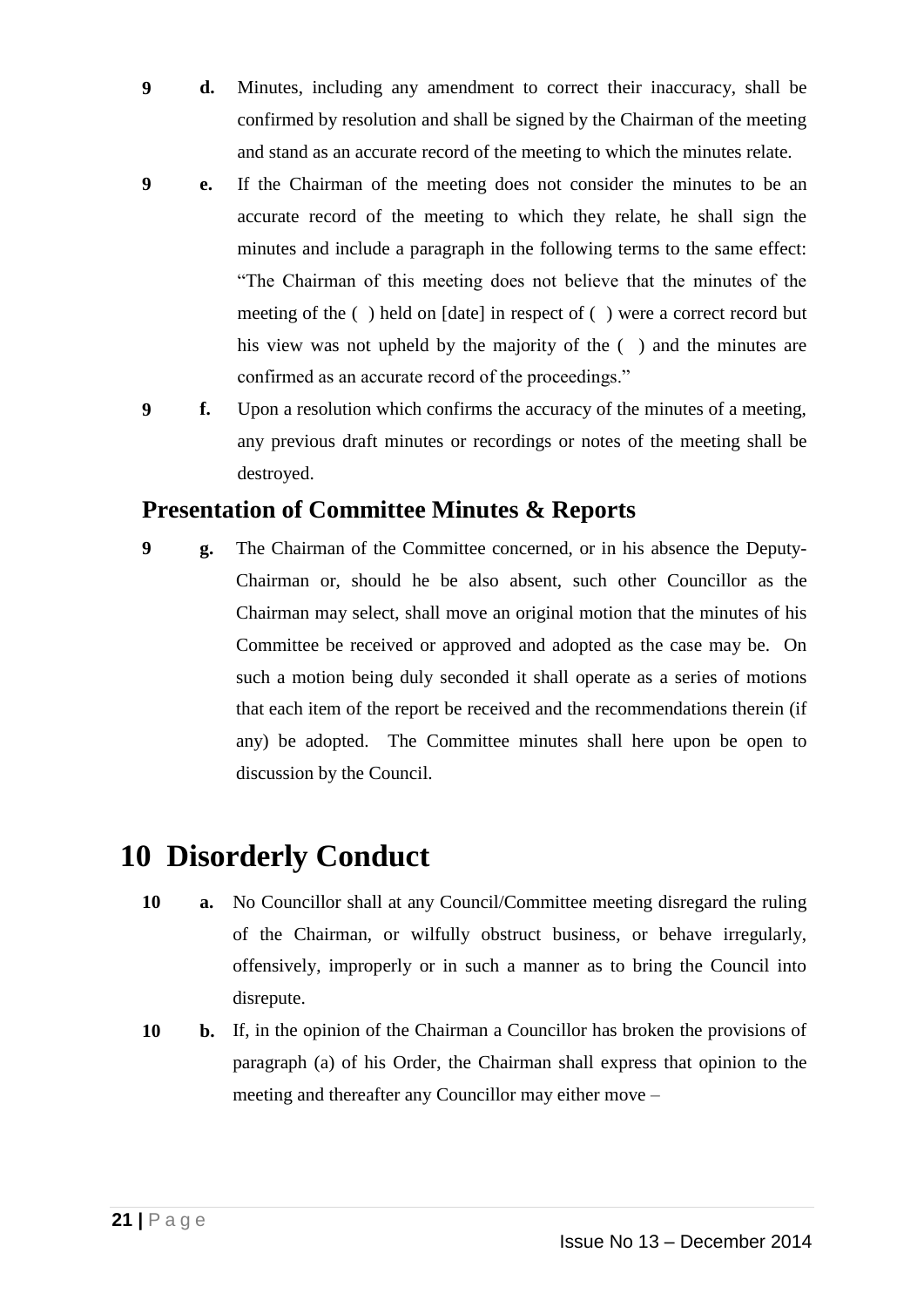- (i) "that the Councillor named be no longer heard"
- or
- (ii) "that the Councillor named do leave the meeting", and the motion, if seconded, shall be put forthwith and without discussion.
- **10 c.** If either of the motions mentioned in paragraph (b) is disobeyed, the Chairman may suspend the meeting or take such further steps as may reasonably be necessary to enforce them.

#### **General disturbance**

**10 d.** In the event of general disturbance which, in the opinion of the Chairman renders the due and orderly dispatch of business impossible, the Chairman may, without the question being put, adjourn the meeting for such period as he at his discretion shall consider expedient.

### **Disturbance by Members of the Public**

**10 e.** If the public interrupts the proceedings at any meeting, the Chairman of the Council or Committee Chairman may, after warning, order that he be removed from the meeting and may adjourn the meeting for such a period as is necessary to restore order. In case of general disturbance in any part of the meeting open to the public, the Chairman of the Council or Committee Chairman shall order that part to be cleared.

# **11 Rescission of previous resolutions**

- **11 a.** A resolution (whether affirmative or negative) of the Council shall not be reversed within 6 months except either by a special motion, the written notice whereof bears the names of at least 6 Councillors of the Council, or by a motion moved in the pursuance of the report or recommendation of a Committee.
- **11 b.** When a special motion or any other motion moved to pursuant to Standing Order 11(a) above has been disposed of, no similar motion may be moved within a further 6 months.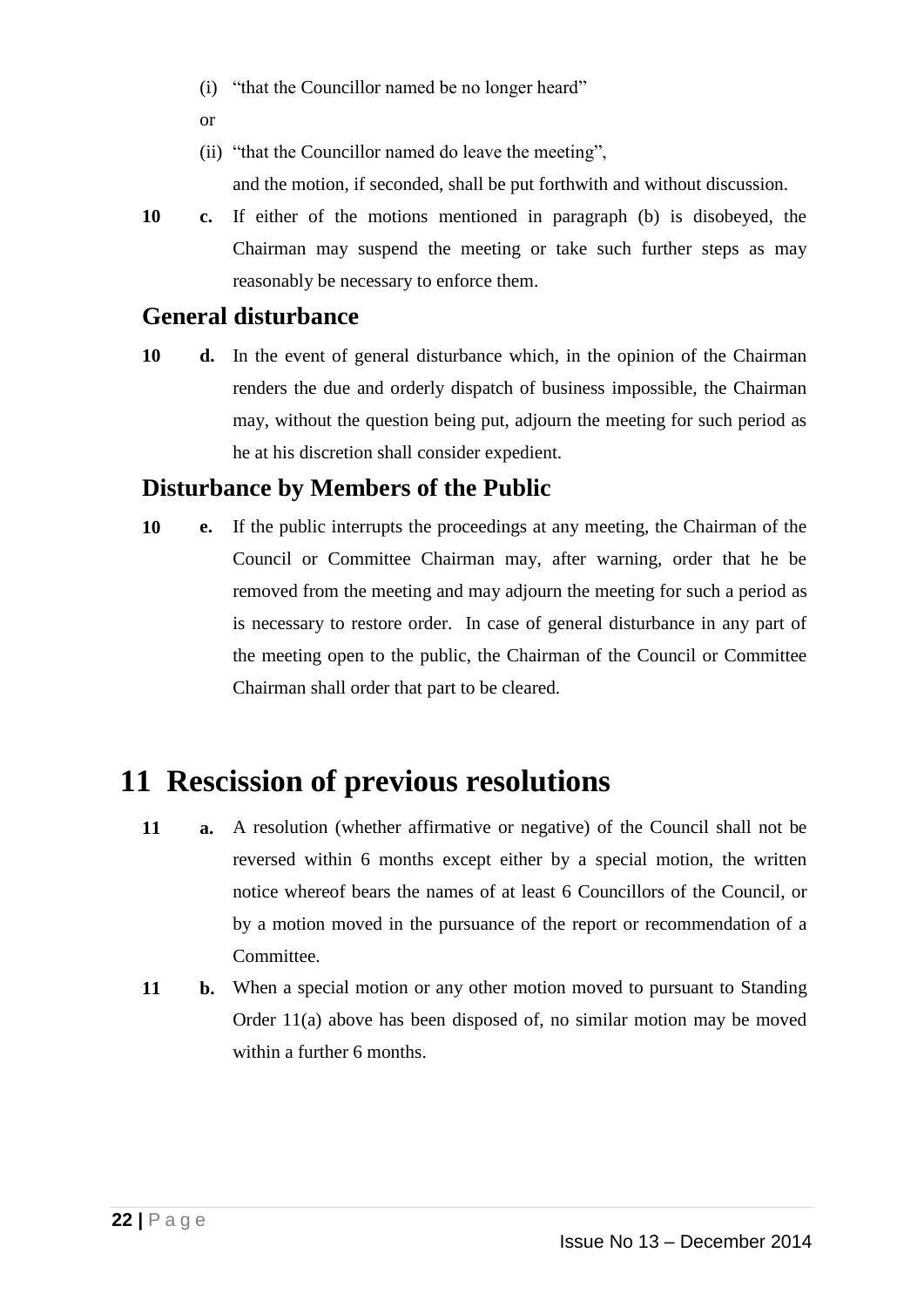# **12 Voting on appointments**

- **12 a.** Where more than 2 persons have been nominated for a position to be filled by the Council and none of those persons has received an absolute majority of votes in their favour, the name of the person having the least number of votes shall be struck off the list and a fresh vote taken. This process shall continue until a majority of votes is given in favour of one person. Any tie may be settled by the Chairman's casting vote.
- **12 b.** The Council may at any particular meeting, by a majority of members present and voting, decide that the voting on any appointment then to be made shall be by ballot.

# **13 Expenditure**

- **13 a.** Any expenditure incurred by the Council shall be in accordance with the Council's Financial Regulations.
- **13 b. The Council's Financial Regulations shall be reviewed once a year.**
- **13 c. The Council's Financial Regulations may make provision for the authorisation of the payment of money in exercise of any of the Council's functions to be delegated to a Committee, Sub-Committee or to an employee**
- **13 d. Orders for the payment of money shall be authorised by resolution of the Council and signed by two Councillors.**

# **14 Execution and sealing of Legal Deeds**

See also Standing Order 5(a)(xvi) above

- **14 a.** A legal deed shall not be executed on behalf of the Council unless the same has been authorised by a resolution.
- **14 b. In accordance with a resolution made under Standing Order 14(a) above, the Council's common seal shall alone be used for sealing a deed required by law. It shall be applied by the Proper Officer in the presence of two Councillors who shall sign the deed as witnessed.**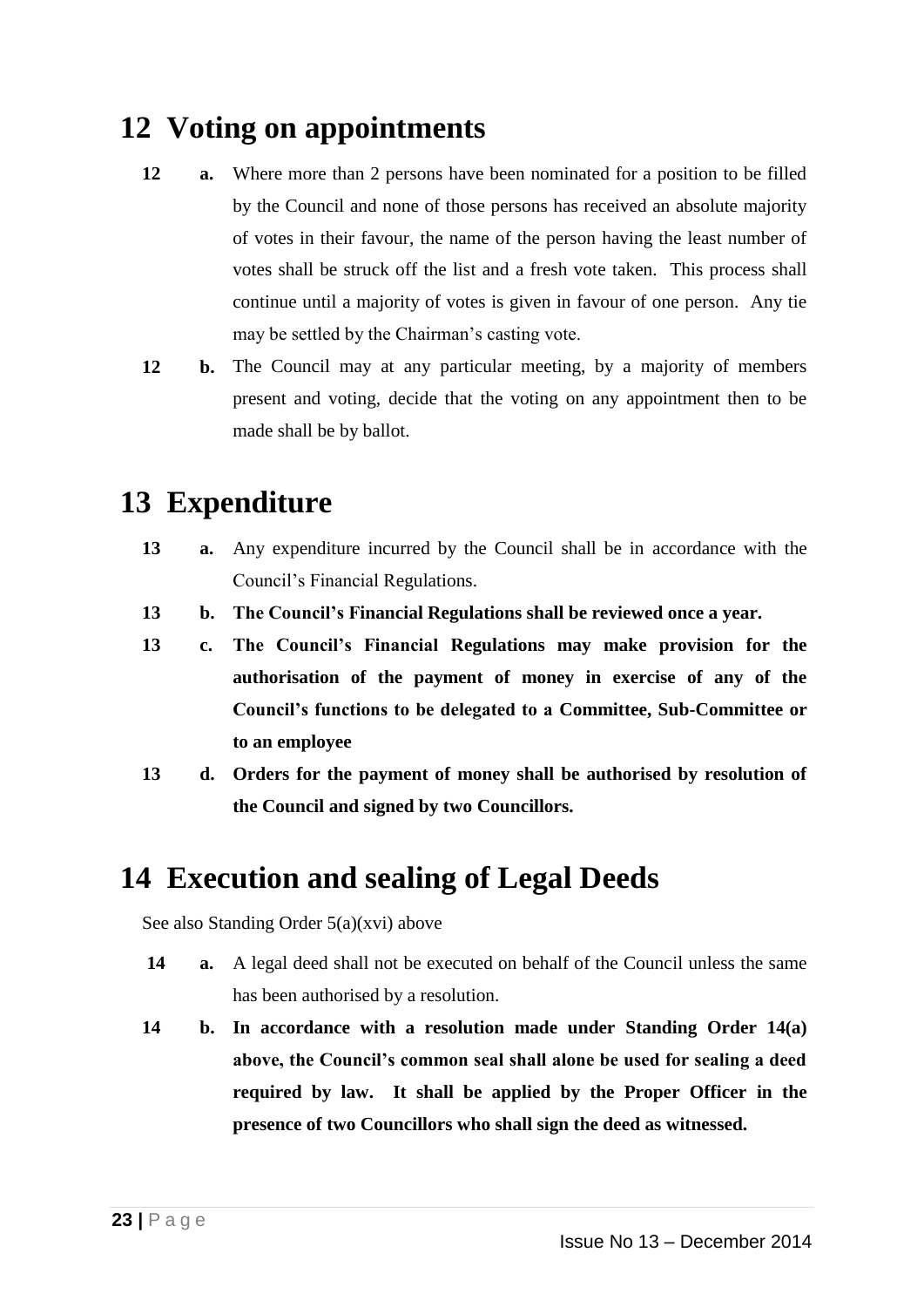- **14 c.** An entry of every sealing of a document shall be made and consecutively numbered in a book kept for the purpose and shall be signed by the persons who attested the seal.
- **14 d.** The application of the seal and order shall be reported to Council.

### **Custody of the Seal**

**14 e.** The common seal of the Council shall be kept in a safe place in the custody of the Proper Officer and shall be secured by two different locks, the keys of which shall be kept respectively by the Chairman of the Council and the Proper Officer provided that the Chairman may entrust his key temporarily to another Councillor and the Proper Officer may entrust his key temporarily to another officer as may be assigned by him.

#### **Authentication of Documents for Legal Proceedings**

**14 f.** Where any document will be a necessary step in legal proceedings on behalf of the Council it shall be signed by the Proper Officer or a person authorised by him unless any enactment otherwise requires or authorises, or the Council give the necessary authority to another officer for the purpose of such proceedings.

# **15 Committees**

*See also Standing Order 1 above.*

### **Appointment of Committees**

- **15 a.** The Council shall at the annual meeting appoint such Committees (to include the membership thereof) as they are required to appoint by or under any statute or understanding order 15 (b) (Constitution of Committees) and may at any time appoint such other Committees as are necessary to carry out the work of the Council, and
	- (i) shall determine their terms of reference;
	- (ii) may permit Committees to determine the dates of their meetings;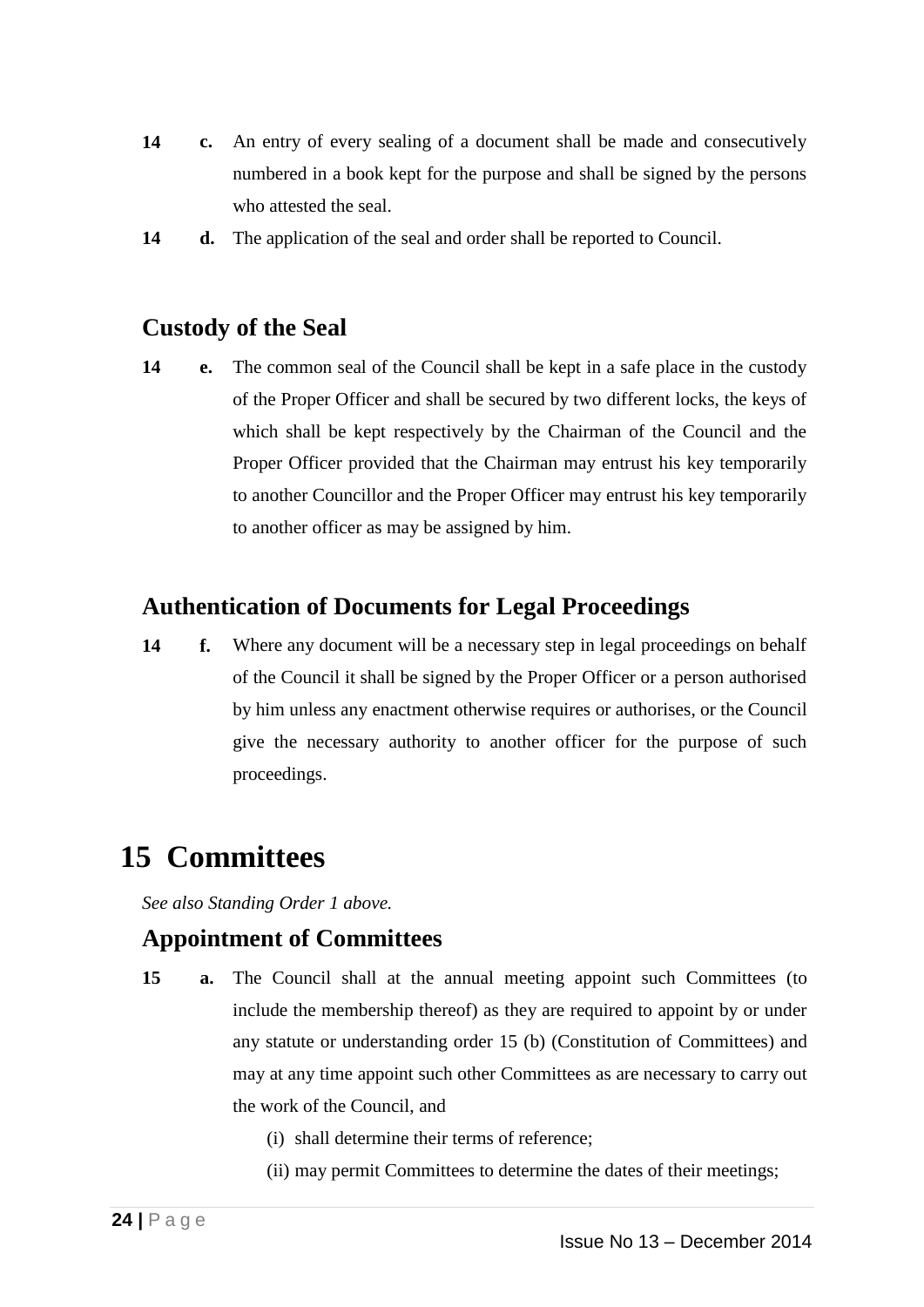- (iii)shall appoint and determine the term of office of Councillor or non-Councillor members of such a Committee (unless the appointment non-Councillors is prohibited by law) so as to hold office no later than the next annual meeting;
- (iv)may at any time dissolve or alter the membership of a Committee, to include, inter alia, the appointment of Councillors elected at byelections in between annual meetings. An extra-ordinary meeting of the Council shall be called as soon as is reasonably practicable but no later than ten days following the by-election to appoint the new Councillors to their chosen Standing Committees, subject to the provisions of Standing Order 15(b).
- (v) Except where otherwise provided by statute or a scheme made under statutory authority the Chairman and Deputy Chairman of the Council if not appointed thereto in their respective capacities as Councillor shall, as Chairman and Deputy Chairman of the Council be ex-officio voting members of each Committee appointed by the Council.

### **Constitution of Standing Committees**

- **15 b.** The Council shall, at the annual meeting, appoint the following two Standing Committees:
	- Finance and General Purposes Committee
	- Plans and Works Committee

In making appointments to the Standing Committees the Council shall have regard to the following principles:

- (i) The Chairman and Deputy Chairman of the Council ex-officio shall be voting members of each Standing Committee.
- (ii) Each remaining Councillor shall be a member of one of the Standing Committees, unless disqualified under Standing Order 24(b).
- (iii)As far as is practicably possible each Standing Committee shall contain not less than half of the total Council membership including the Chairman and Deputy Chairman of the Council.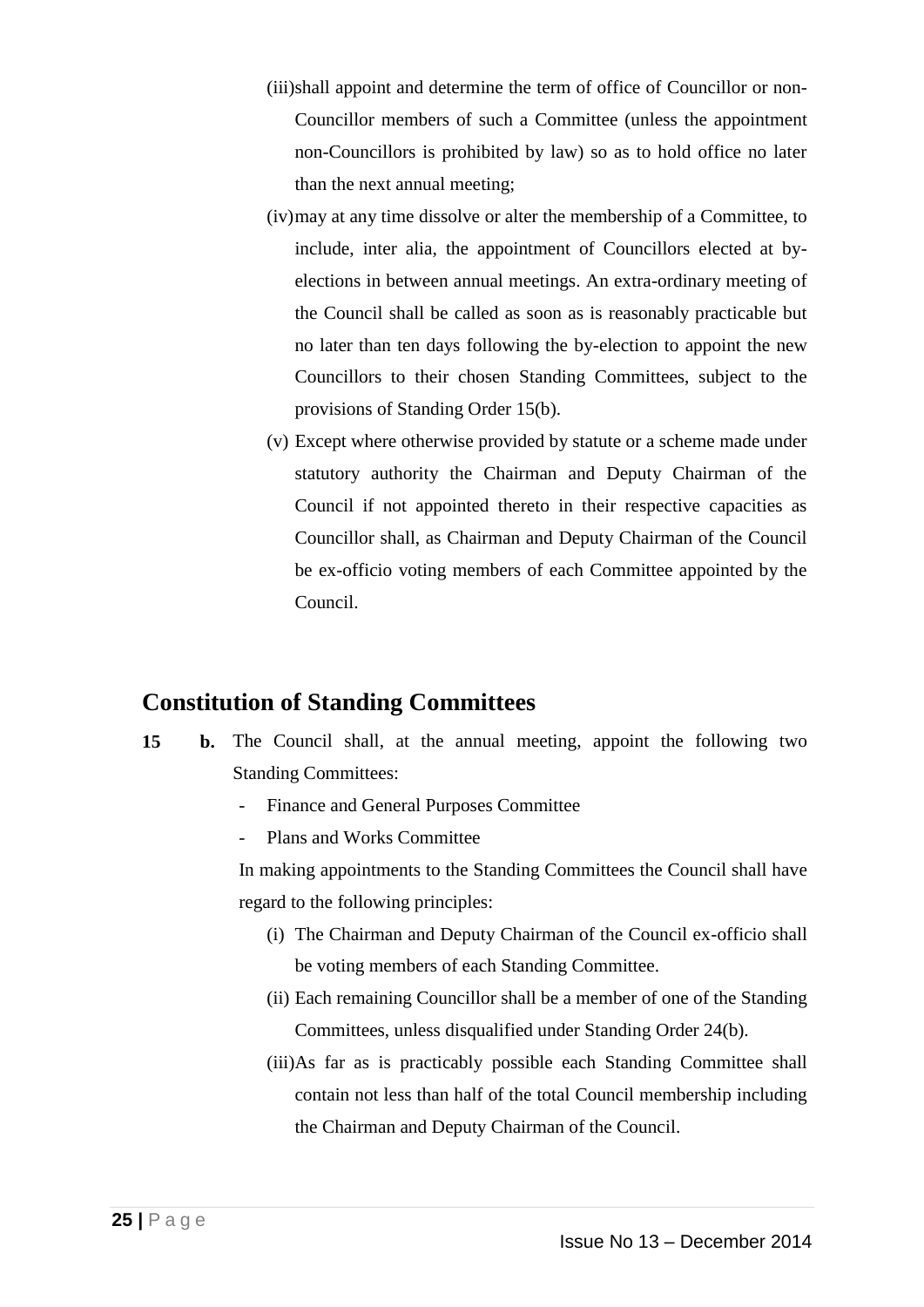- (iv)Subject thereto each other Councillor shall initially be entitled to a seat on one Standing Committee of their choice provided that no Standing Committee shall contain the total Council membership. This entitlement is subject to the provisions of Standing Order  $15(a)$ .
- (v) If resulting from (iv) above:
	- i. The membership of each Standing Committee contains at least one half of the total Council membership including the Chairman and Deputy-Chairman of the Council then no further action is required.
	- ii. The membership of one Standing Committee contains less than half of the total Council membership, including the Chairman and Deputy-Chairman of the Council, then Councillors may put their names forward for Council to ballot (as per Standing Order No 12) to fill the vacant positions to make the number up to a maximum of one half plus one of the total Council membership including the Chairman and Deputy-Chairman of the Council.
	- iii. If the membership of either Standing Committee is less than one third of the total Council membership, including the Chairman and Deputy-Chairman of the Council, then that Standing Committee shall cease to function until such time as its membership is raised to or above this level.
	- iv. In the event of a Standing Committee ceasing to function under clause (iii) above its duties and functions shall be carried out by the Council.

# **Election of Chairman and Deputy-Chairman of Standing Committees**

**15 c.**

(i) At its first meeting, before proceeding to any other business, every Committee shall elect the Chairman and if it so desires a Deputy-Chairman who shall hold office until the next annual meeting. At such first meeting, the Chairman of the Council **(or in his absence**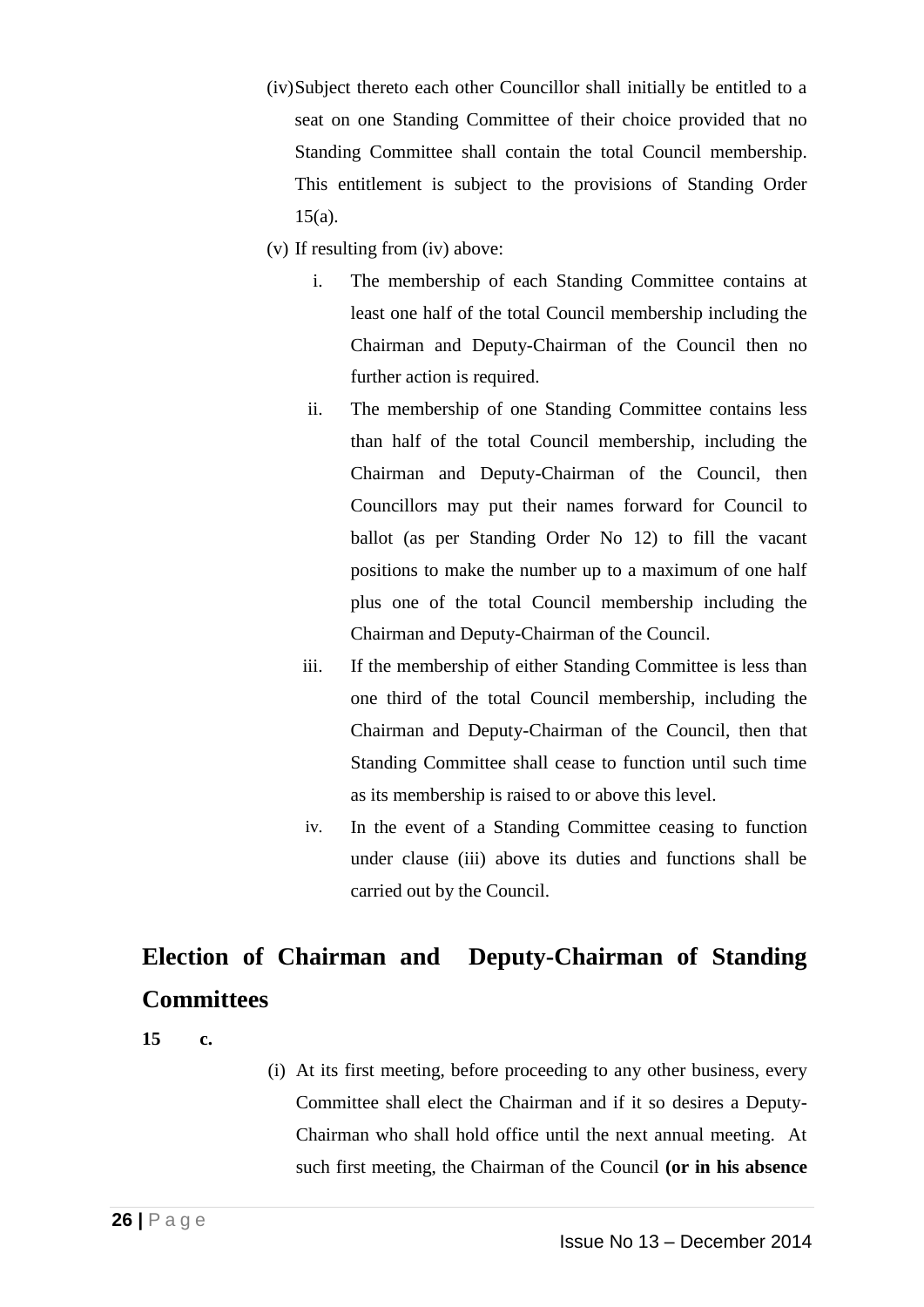**the Deputy-Chairman of the Council), shall preside during the election of the Chairman of the Committee. When the Chairman has been elected, the Chairman or Deputy-Chairman of the Council (as the case may be) shall vacate the Chair. In the absence of the Chairman and Deputy-Chairman of the Council, a Chairman for the purpose of such election shall be appointed.** 

- (ii) In absence from a meeting of the Chairman, the Deputy-Chairman, if present, shall preside, but in the absence of both the Chairman and Deputy-Chairman, a Chairman for that meeting shall be appointed.
- (iii)The Chairman of each Committee shall be a Councillor. No Councillor shall hold more than one office of Chairman or Deputy-Chairman, of the Standing Committees referred to in Standing Order 15(b).

#### **Extra-ordinary meetings of Committees**

**15 d.** The Chairman of a Committee (or in his absence the Deputy-Chairman ) or the Chairman of the Council (or in the Chairman of the Council's absence the Deputy Chairman) may call an extra-ordinary meeting of that Committee at any time. An extraordinary meeting shall also be called on the request of a third of the whole number of the Committee shall be delivered in writing to the Proper Officer, but in no case shall less than three Councillors requisition an extra-ordinary meeting of the Committee. The summons to extra-ordinary meeting shall set out the business to be considered thereat, and no business other than that set out in the summons shall be transacted at that meeting. Three clear working days' notice of the meeting shall be given.

### **Quorum of Committees**

**15 e.** Except where authorised by statute or ordered by the Council, in the case of a Committee, the quorum of a Committee shall be one-third of its Members.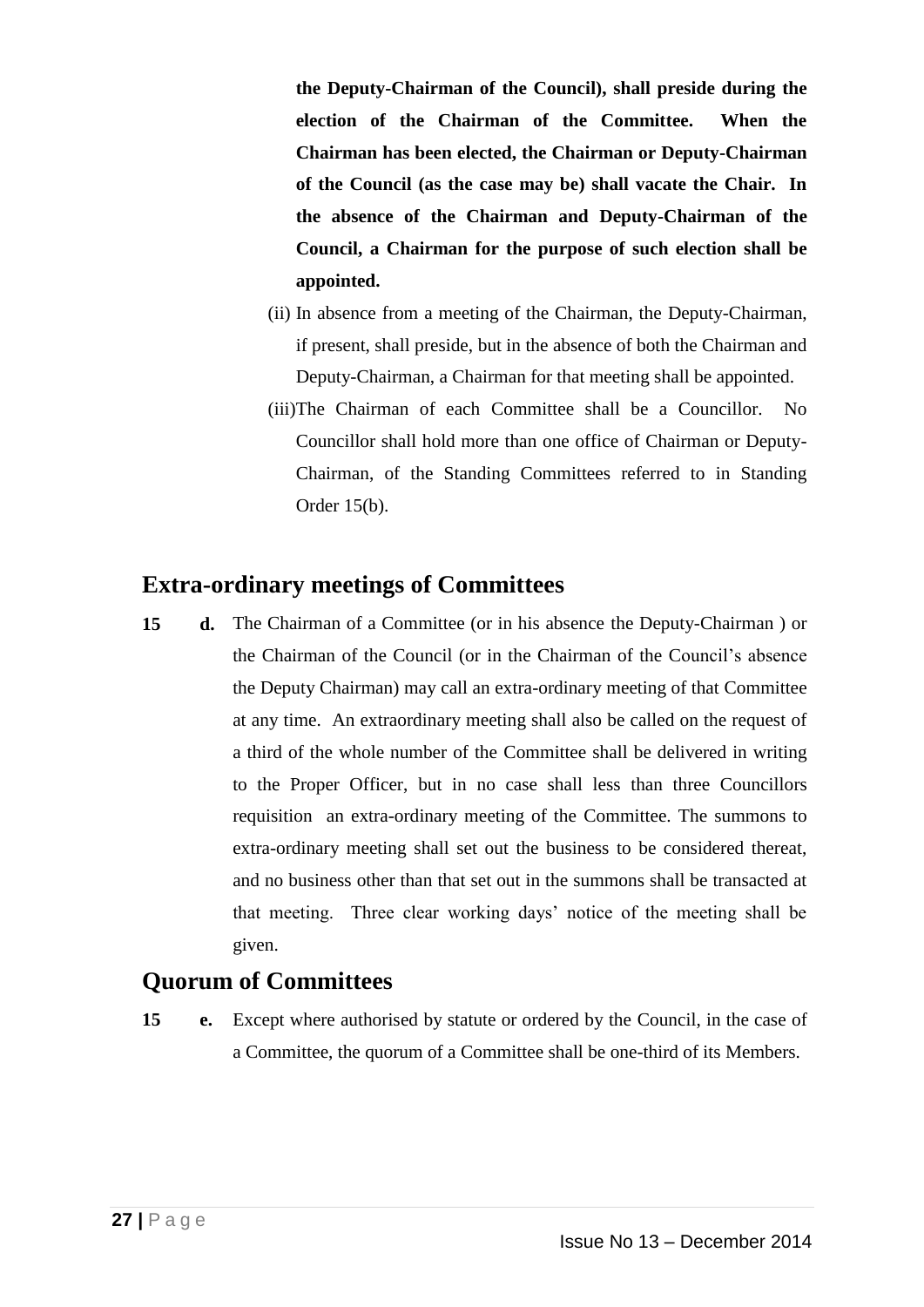### **Voting in Committees**

**15 f.**

- (i) Members of Committees entitled to vote shall vote by show of hands;
- or

(ii) **At the request of a Councillor, the voting on any question shall be recorded so as to show whether each Councillor present and voting gave his vote for or against that question.** Such as request shall be made before moving on to the next item of business on the agenda.

All questions shall be determined by a majority of Councillors present and voting, **except in the election of a Freeman which requires a two-thirds majority of those present.** 

- **15 g.** Where immediately after a vote is taken at the meeting any Councillor requires there shall be recorded in the minutes of proceeding of that meeting whether that person cast his vote for the question, against the question or whether he abstained from voting.
- **15 h. Chairman of Committees shall in the case of an equality of votes have a second or casting vote.**

### **Standing Orders applicable to Committees**

- **15 i.** The Standing Orders below shall, with any necessary modifications, apply to Committee meetings.
	- (i) the Standing Orders of Rules of Debate (except those parts relating to standing and to speaking more than once).
	- (ii) Standing Orders on interests of Members in contracts and other matters.
	- (iii)Standing Order no 10 headed "Disorderly Conduct".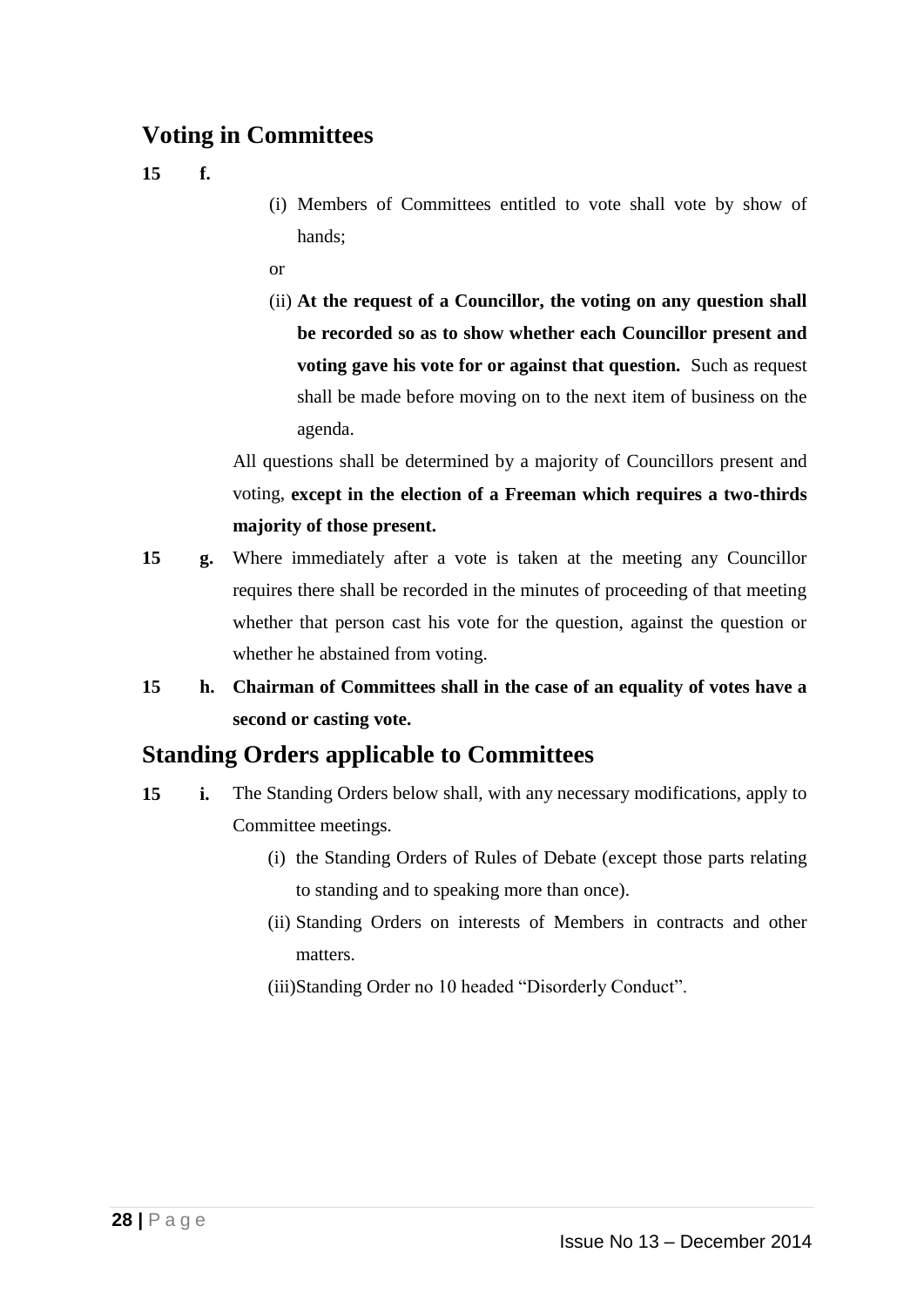# **Presence of non-Members of Committees at Committee meetings**

- **15 j.**
- (i) A Councillor who has moved a motion which has been referred to any Committee of which he is not a Member, or moved an amendment passed by the Council referring a matter to a particular Committee of which he is not a Member shall have notice of the meeting of the Committee at which it is proposed to consider the motion. He shall have the right to attend the meeting and if he attends shall have the opportunity of explaining the motion but shall not vote.
- (ii) A Councillor may attend a meeting of a Committee of which he is not a Member and be allowed to speak, if invited to do so by the Chairman, but not to vote on any matter before the Committee.
- (iii)The Chairman of a Committee may, if he deems it appropriate having regard to the business to be transacted, invite to a meeting of the Committee any Councillor who is not a Member thereof, and such Councillor may speak on the matter or matters regarding which his attendance was deemed appropriate, and on any other matter if invited to do so by the Chairman, but shall not vote on the matter.

### **Action In Urgent Matters By Committee/Individual Councillors**

**15 k.** (i) No action shall be taken on any recommendation of a Committee whose proceedings are subject to confirmation by the Council until such resolution or recommendation has been confirmed by the Council except that where the Committee is of the opinion that is urgently necessary that action should be taken on such a resolution or recommendation before it has been confirmed by the Council, the resolution or recommendation shall be referred to the Proper Officer who shall have the powers of the Council to authorise such action after having consulted Councillors by e mail.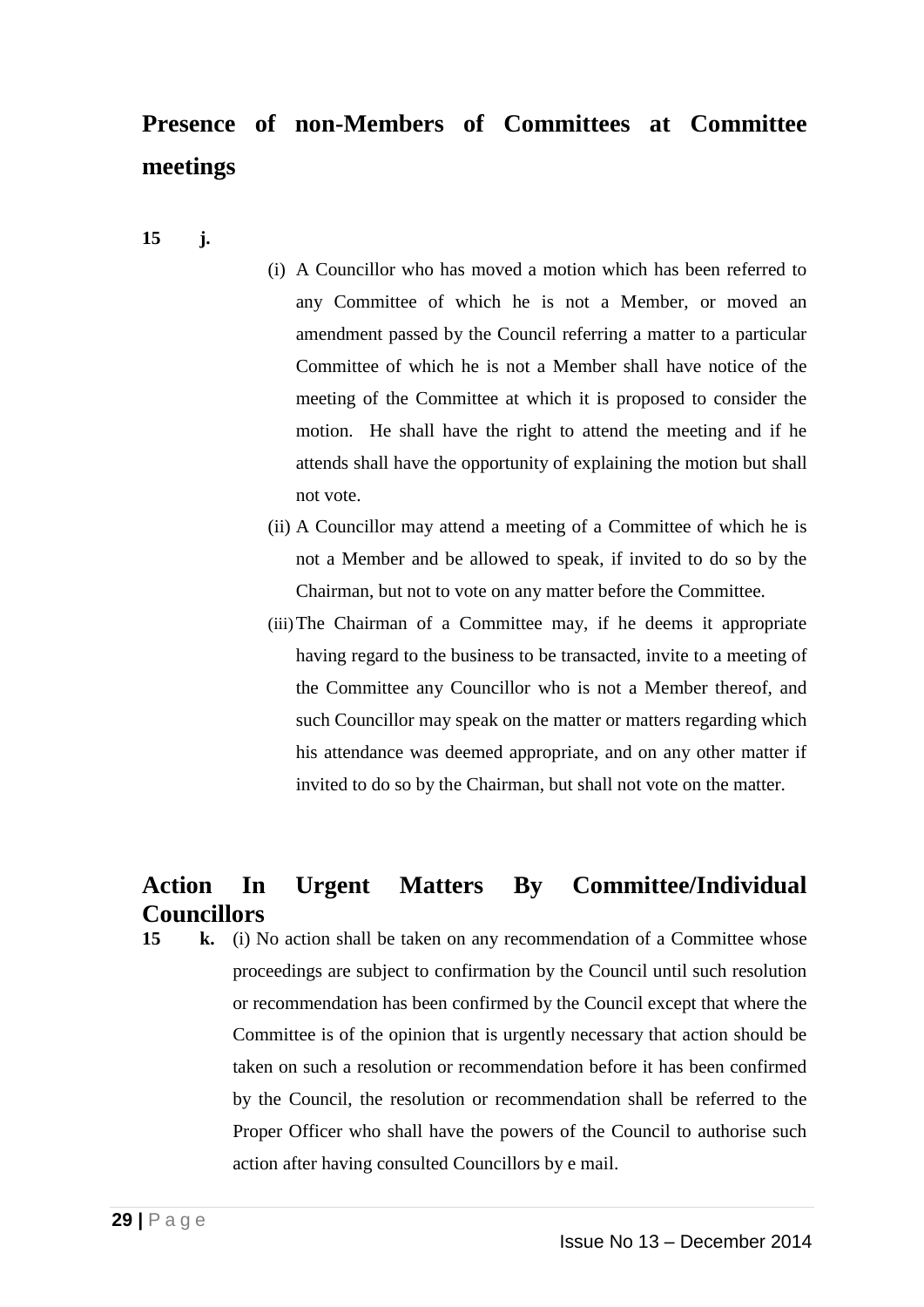(iii)In addition, the contents of the above paragraph shall also apply to an individual Councillor.

# **16 Sub-Committees/Working Groups**

*See also Standing Order 1 above.*

### **Appointment of Sub-Committees**

**16 a.** Unless there is a council resolution to the contrary, every Committee may appoint a Sub-Committee whose terms of reference and members shall be determined by resolution of the Committee.

#### **16 b.**

- (i) No act of the Sub-Committees shall have effect until approved by the Committee or the Council as appropriate.
- (ii) All Sub-Committees will report to the Parent Committee on a regular basis.
- **16 c.** The Chairman and Deputy-Chairman of the Committee shall be members of every Sub-Committee appointed unless they signify that they do not wish to serve.

### **Standing Orders applicable to Committees**

**16 d.** The Standing Orders 15(c) to ((j) shall, with any necessary modifications, apply to Sub-Committees meetings.

# **17 Extra-ordinary meetings**

*See also Standing Order 1 above.*

- **17 a. The Chairman of the Council may convene an extra-ordinary meeting of the Council at any time.**
	- **b. If the Chairman of the Council does not or refuses to call an extraordinary meeting of the Council within 7 days of having been requested to do so by two Councillors, those two Councillors may convene an extraordinary meeting of the Council. The statutory public notice giving the time, venue and agenda for such a meeting must be signed by the two Councillors.**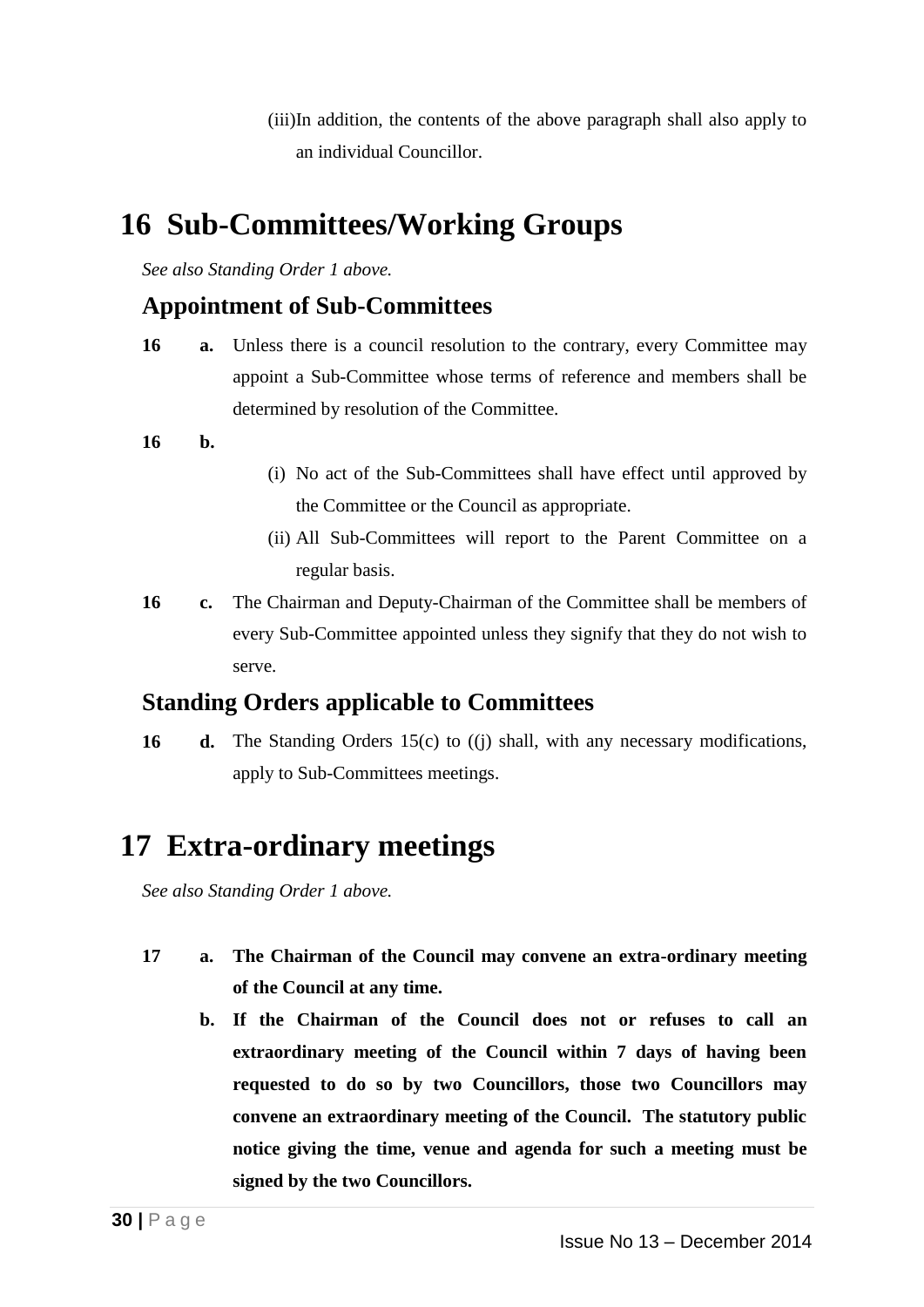- **17 c.** The Chairman of a Committee (or a Sub-Committee) may convene an extraordinary meeting of the Committee or Sub-Committee at any time.
- **17 d.** If the Chairman of a Committee (or a Sub-Committee) does not or refuses to call an extraordinary meeting of the Council within 7 days of having been requested to do so by two Councillors, those two Councillors may convene an extraordinary meeting of the Committee (or Sub-Committee). The statutory public notice giving the time, venue and agenda for such a meeting must be signed by the two Councillors.

# **18 Advisory Committees**

*See also Standing Order 1 above.*

- **18 a.** The Council may appoint Advisory Committees comprised of a number of Councillors and non-Councillors.
- **18 b.** Advisory Committees and Sub-Committees may consist wholly of persons who are non-Councillors.
- **18 c.** The name of an Advisory Committee, the number of Members and the bodies to be invited to nominate members shall be specified.
- **18 d.** The Proper Officer shall inform the Members of each Advisory Committee of the terms of reference of the Committees.
- **18 e.** An Advisory Committee may make recommendations and give notice thereof to the Council, but its decisions and recommendations shall not be mandatory.

# **19 Accounts and Financial Statement**

- **19 a.** The Town Clerk shall be the Responsible Financial Officer (RFO) for securing the proper administration of the Council's financial affairs and arrangements.
- **19 b.** Such arrangements shall include, inter alia, the following with which every Committee, Sub-Committee and Officer shall conform –
	- (i) Except as provided in paragraph (ii) of this Standing Order or by statute, all accounts for payment and claims upon the Council shall be laid before the Council.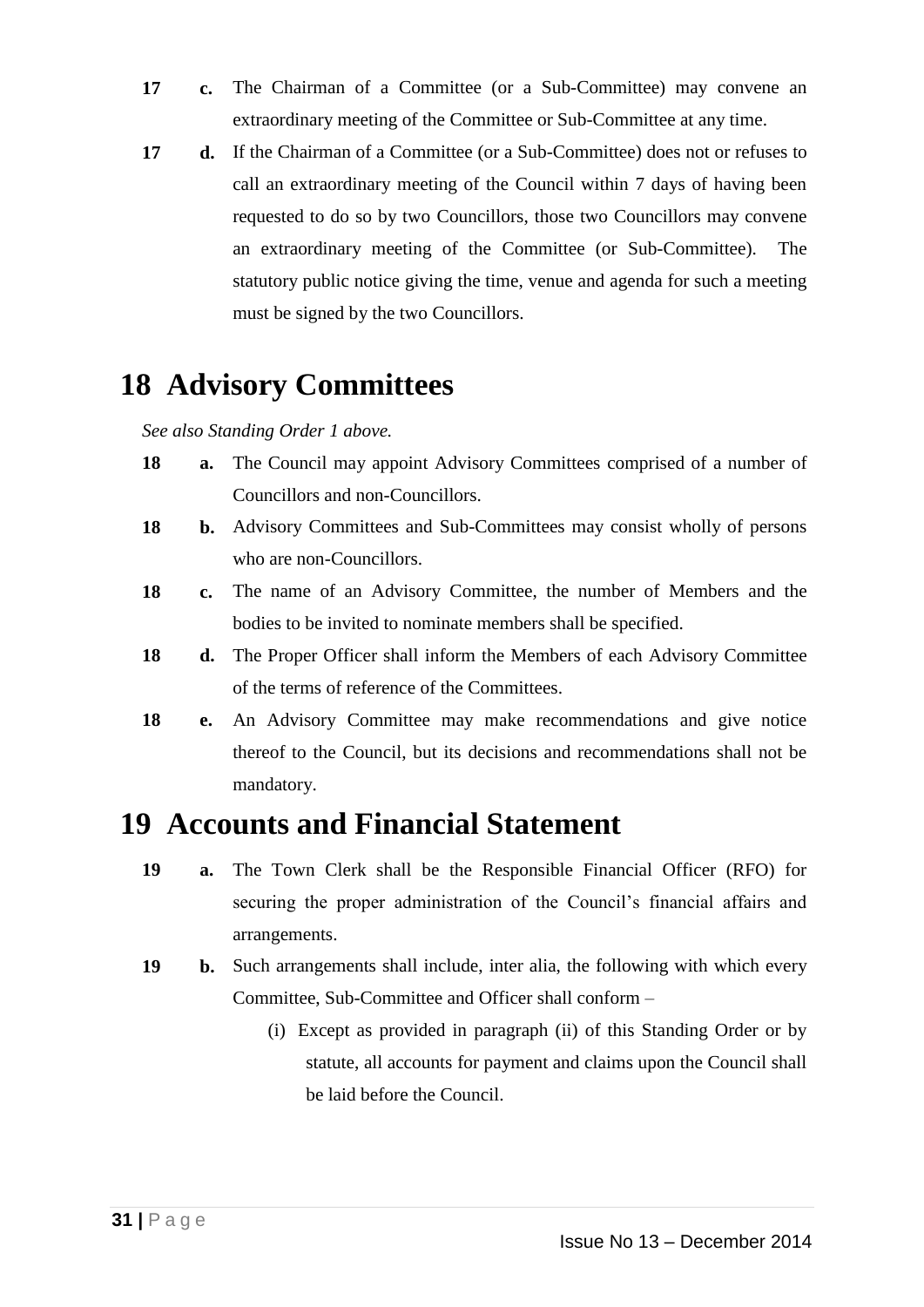- (ii) Where it is necessary to make a payment before it has been authorised by the Council, such payment shall be certified as to its correctness by the appropriate officer.
- (iii)All payments ratified under sub-paragraph (ii) of this Standing Order shall be separately included in the next schedule of payments laid before the Council.
- (iv) All receipts made to the Council shall be separately included in the next schedule of receipts laid before the Council.
- (v) The submission to and approval by the Council of annual estimates of revenue and capital expenditure and income at times as specified in Standing Order No 20.
- (vi) The prior approval of the transfer of expenditure to a purpose other than that for which it was approved.
- (vii) The prior approval to any expenditure not authorised in the annual estimates.
- (viii)The submission of a report on any proposal to incur expenditure relating to the adoption of a new policy or scheme or extension of an existing policy of scheme not already sanctioned by the Council.
- (ix) Arrangements for the safe and efficient receipt and issue of money.
- (x) Arrangements for internal audit and the certifying of accounts for payments.
- (xi) The submission to the Finance & General Purposes Committee at intervals during the year of statements comparing actual income and expenditure with estimate provision.
- **19 c.** All payments of the Council shall be authorised, approved and paid in accordance with the Council's Financial Regulations, which shall be reviewed annually.
- **19 d.** The Responsible Financial Officer shall supply to each Councillor as soon as practicable after 31 March, 30 June, 30 September and 31 December in each year a statement summarising the Council's receipts and payments for each quarter and the balances held at the end of a quarter. This statement should include a comparison with the budget for the financial year.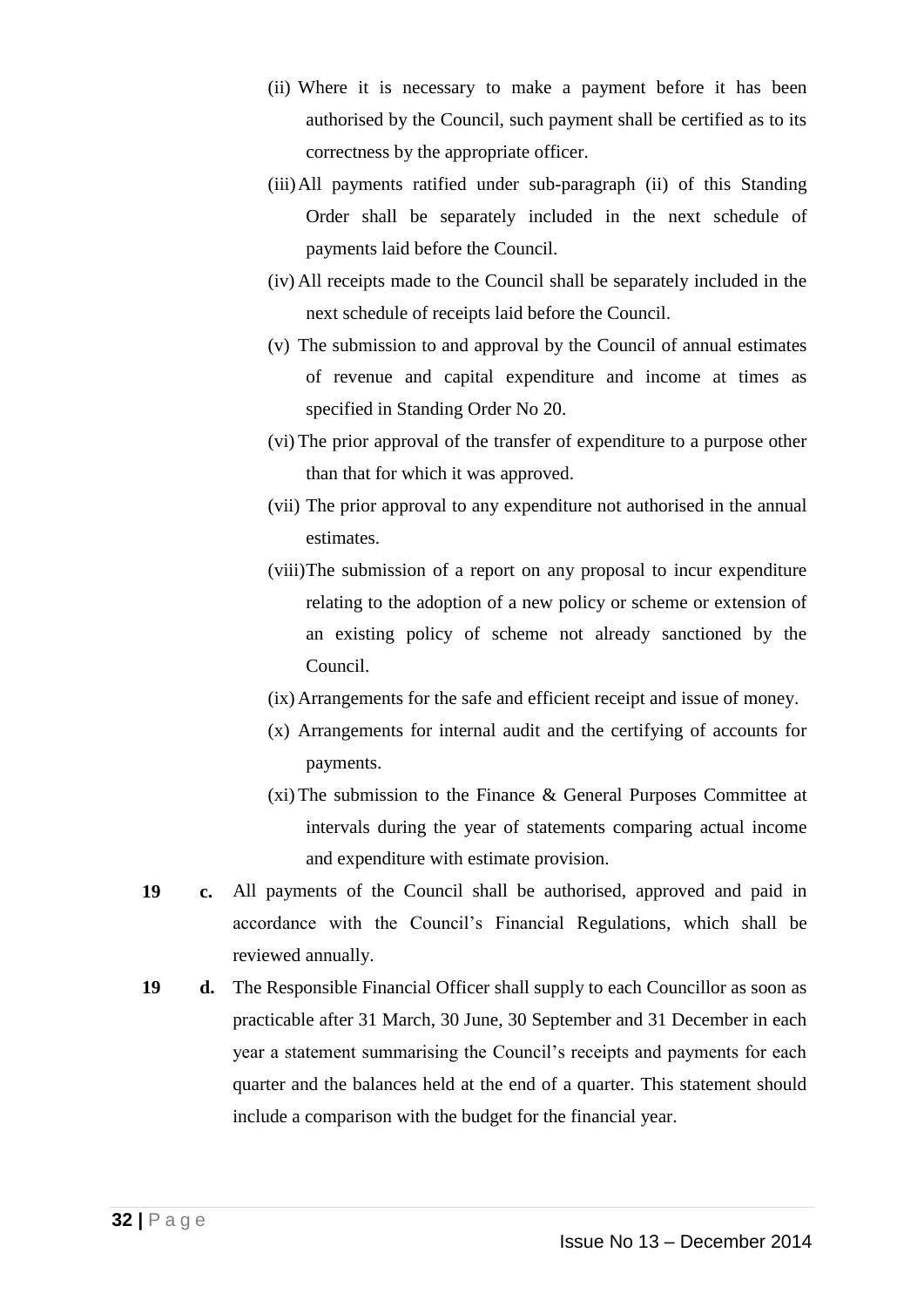**e.** A financial Statement prepared on the appropriate accounting basis (receipts and payments, or income and expenditure) for a year to 31 March shall be presented to each Councillor before the end of the following month of May.

The Statement of Accounts of the Council (which is subject to external audit), including the annual governance statement, shall be presented to Council for formal approval before  $30<sup>th</sup>$  June.

# **20 Estimates & Precepts**

- **20 a. The Council shall approve written estimates for the coming financial year** at its meeting in the month of December.
- **20 b.** Any Committee desiring to incur expenditure shall give the Proper Officer/RFO a written estimate of the expenditure recommended for the coming year no later than  $30<sup>th</sup>$  September.
- **20 c.** The Council shall approve written estimates of capital expenditure and income for the coming financial year at its next Council meeting following the first Finance and General Purposes Committee meeting in the calendar year, providing such Council meeting is prior to the 31<sup>st</sup> March.
- **20 d.** Any Committee desiring to incur capital expenditure shall, not later than the 30<sup>th</sup> September, give to the Proper Officer a written estimate of the expenditure recommended for the coming financial year.
- **20 e.** Individual Councillors may submit to the Proper Officer/RFO in writing any items of expenditure that they wish to be considered in the revenue or capital estimates for the coming financial year. Such submissions shall be made by the  $30<sup>th</sup>$  September.

# **21 Canvassing of and recommendations by Councillors**

21 **a.** Canvassing Councillors or the Members of a Committee or Sub-Committee, directly or indirectly, for appointment to or by the Council shall disqualify the candidate from such an appointment. The Proper Officer shall disclose that requirements of this Standing Order to every candidate.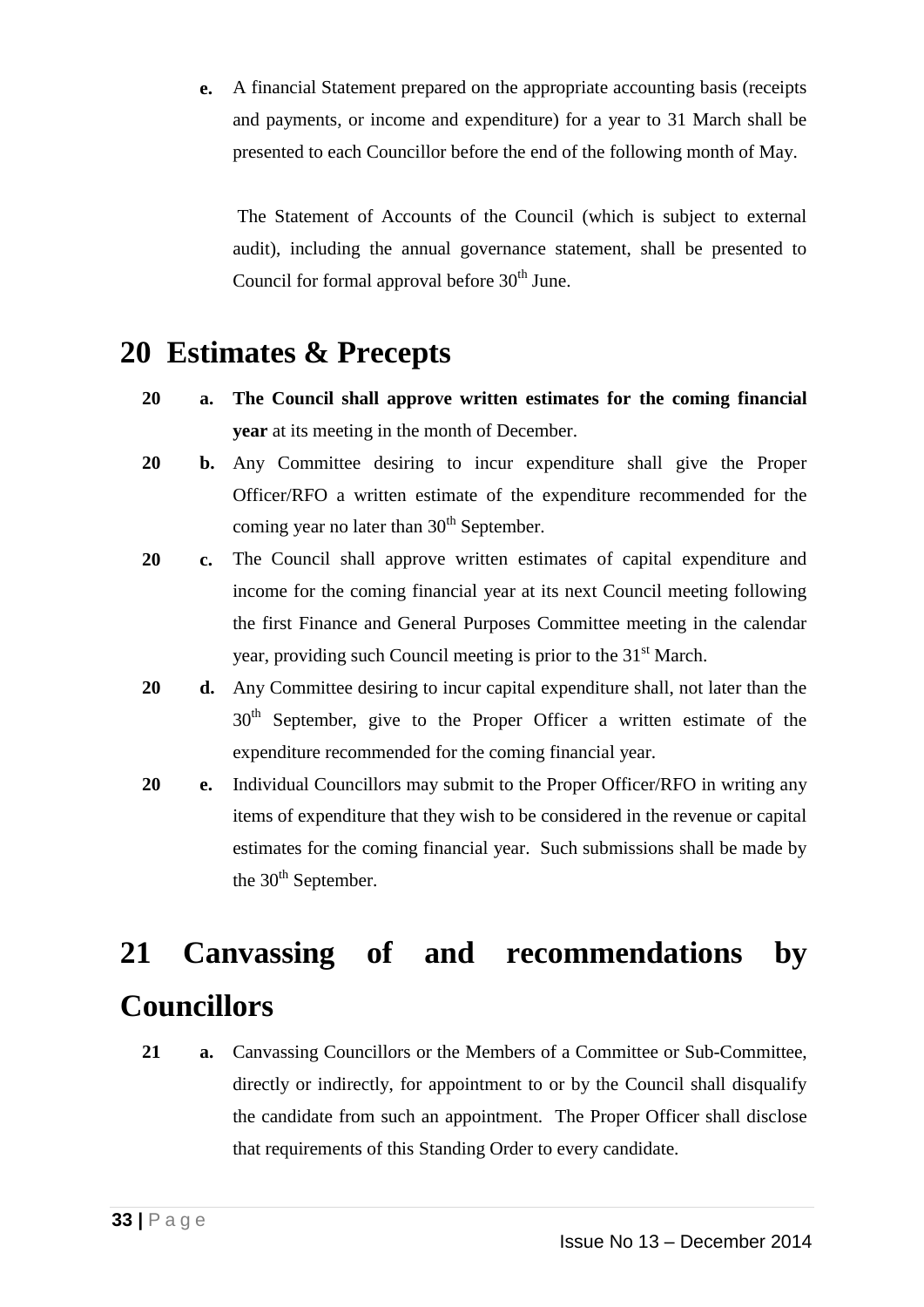- **21 b.** A Councillor or a Member of a Committee or Sub-Committee shall not solicit a person for appointment to or by the Council or recommend a person for such appointment or for promotion; but, nevertheless, any such person may give a written testimonial of a candidate's ability, experience or character for submission to the Council with an application for appointment.
	- **c.** This Standing Order shall apply to tenders as if the person making the tender were a candidate for an appointment.

# **22 Inspection of documents**

- **22 a.** Subject to Standing Orders to the contrary a Councillor may, for the purposes of his official duties (but not otherwise), inspect any document in the possession of the Council or a Committee or a Sub-Committee, and request a copy for the same purpose.
- **22 b.** The minutes of meetings of the Council, its Committees or Sub-Committees shall be available for inspection by Councillors.

# **23 Unauthorised activities**

- **23 a.** Unless authorised by a resolution, no individual Councillor shall in the name or on behalf of the Council, a Committee or a Sub-Committee:
	- i. inspect or enter any land and/or premises which the Council has a right or duty to inspect or enter; or
	- ii. issue orders, instructions or directions in respect of any works which are being carried out by or on behalf of the Council unless authorised to do so by the Council or the relevant Committee or Sub-Committees.

# **24 Confidential business**

- **24 a.** Councillors and employees shall not disclose information given in confidence or which they believe, or ought to be aware is of a confidential nature.
- **24 b.** A Councillor in breach of the provisions of Standing Order 24(a) above may be removed from a Committee or a Sub-Committee by a resolution of the Council.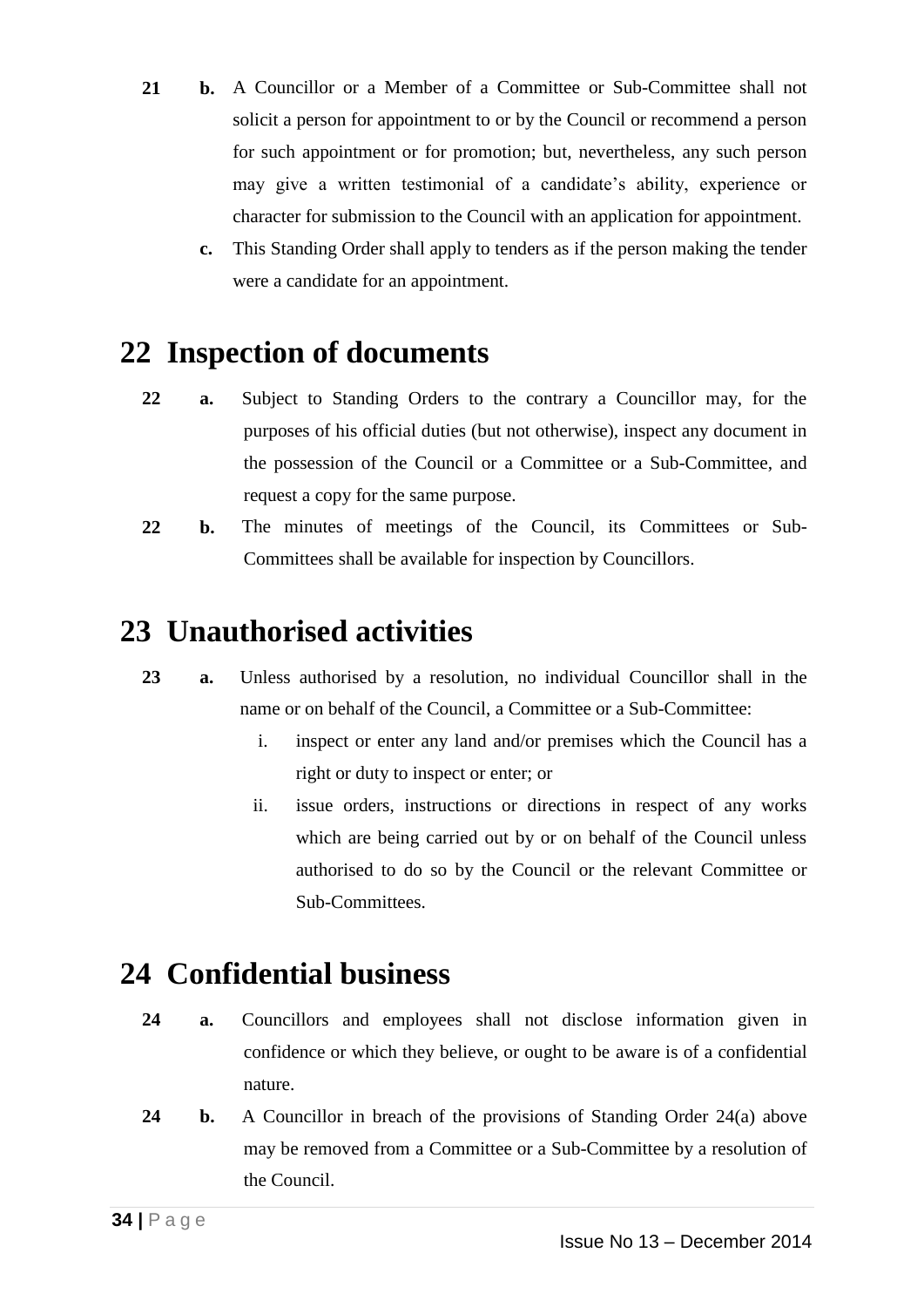**24 c.** An employee in breach of the provisions of Standing Order 24(a) above may be subject to disciplinary action by the Council.

# **25 Power of well-being (England)**

- **25 a. Before exercising the power to promote well-being, a meeting of the full Council shall have passed a resolution to confirm it has satisfied the prescribed statutory criteria required to qualify as an eligible Parish Council**.
- **25 b. The Council's period of eligibility begins on the date that the resolution under Standing Order 25 (a) above was made and expires on the day before the annual meeting of the Council that takes place in a year of ordinary elections.**
- **25 c. After the expiry of its preceding period of eligibility, the Council continues to be an eligible council solely for the purpose of completing any activity undertaken in the exercise of the power to promote wellbeing which was not completed before the expiry of the Council's preceding period of eligibility referred to in Standing Order 25(b) above.**

# **26 Matters affecting Council Employees**

- **26 a.** If a meeting considers any matter personal to a Council employee, it shall not be considered until the Council, Committee or Sub-Committee has decided whether or not the press and public shall be excluded pursuant to Standing Order 1(c) above.
- **26 b.** Any persons responsible for all or part of the management of Council employees shall keep written records of all meetings relating to their performance, and capabilities, grievance and disciplinary matters.
- **26 c.** The Council shall keep written records relating to employees secure. All paper records shall be secured under lock and electronic records shall be password protected.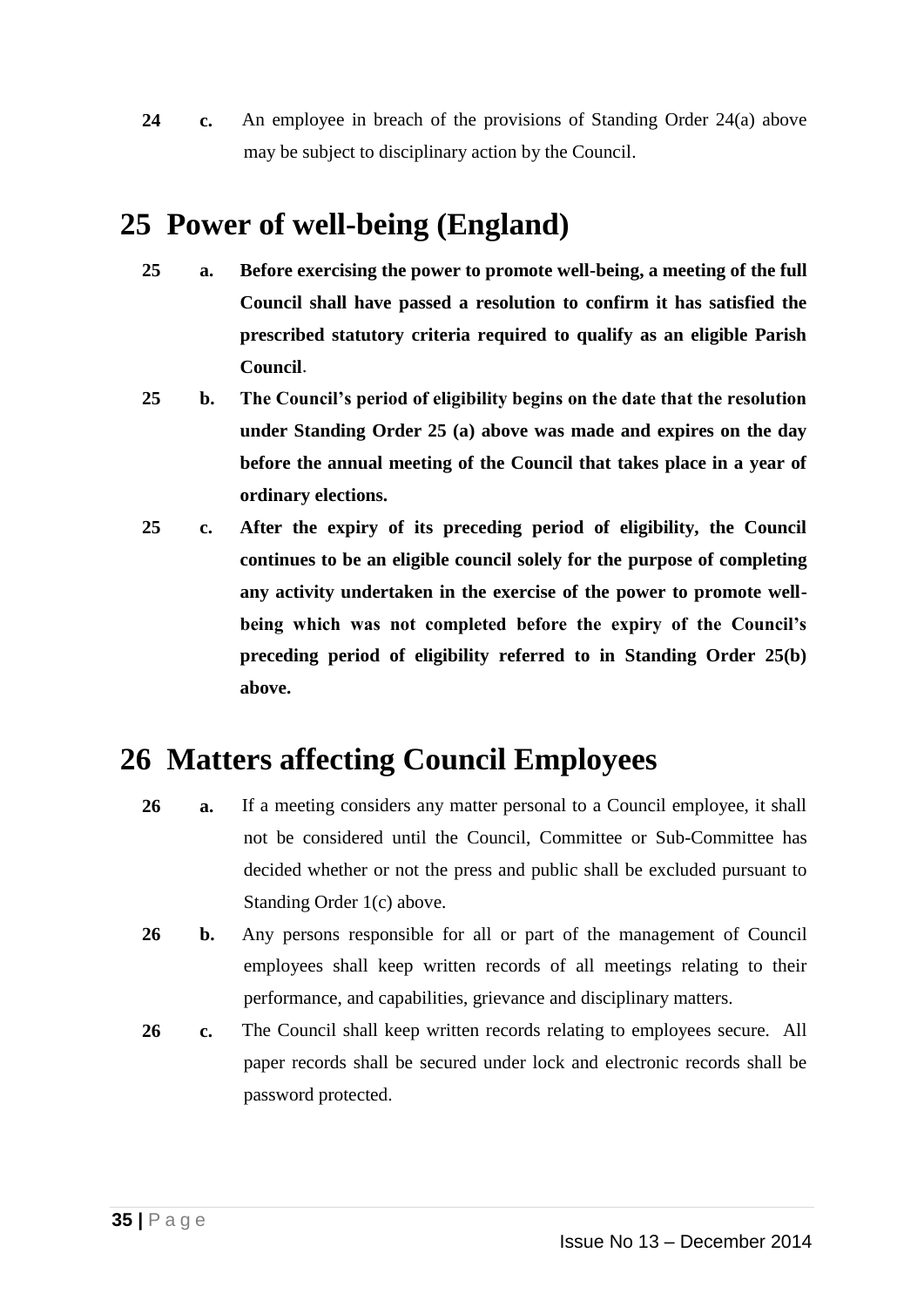### **Relatives of Councillors or Officers**

**26 d.** If a candidate for any appointment under the Council is to his knowledge related to any member of or the holder of any office under the Council, he and the person to whom he is related shall disclose the relationship in writing to the Proper Officer. A candidate who fails to do so shall be disqualified for such appointment, and, if appointed, may be dismissed without notice. The Proper Officer shall report to the Council or to the appropriate Committee any such disclosure. Where a relationship to a Councillor is disclosed this Standing Order shall apply.

**26 e.** The Proper Officer shall make known the purpose of this Standing Order to every candidate.

# **27 Freedom of Information Act 2000**

- **27 a.** All requests for information held by the Council shall be processed in accordance with the Council's policy in respect of handling requests under the Freedom of Information Act 2000.
- **27 b.** Correspondence from, and notices served by, the Information Commissioner shall be referred by the Proper Officer to the Chairman of the Standing Orders Committee. The said Committee shall have the power to do anything to facilitate compliance with the Freedom of Information Act 2000 including exercising the powers of the Proper Officer in respect of Freedom of Information requests set out under Standing Order  $3(b)(x)$ above.

# **28 Relations with the press/media**

**28 a.** All requests from the press or other media for an oral or written statement or comment from the Council shall be processed in accordance with the Council's policy in respect of dealing with the press and/or other media.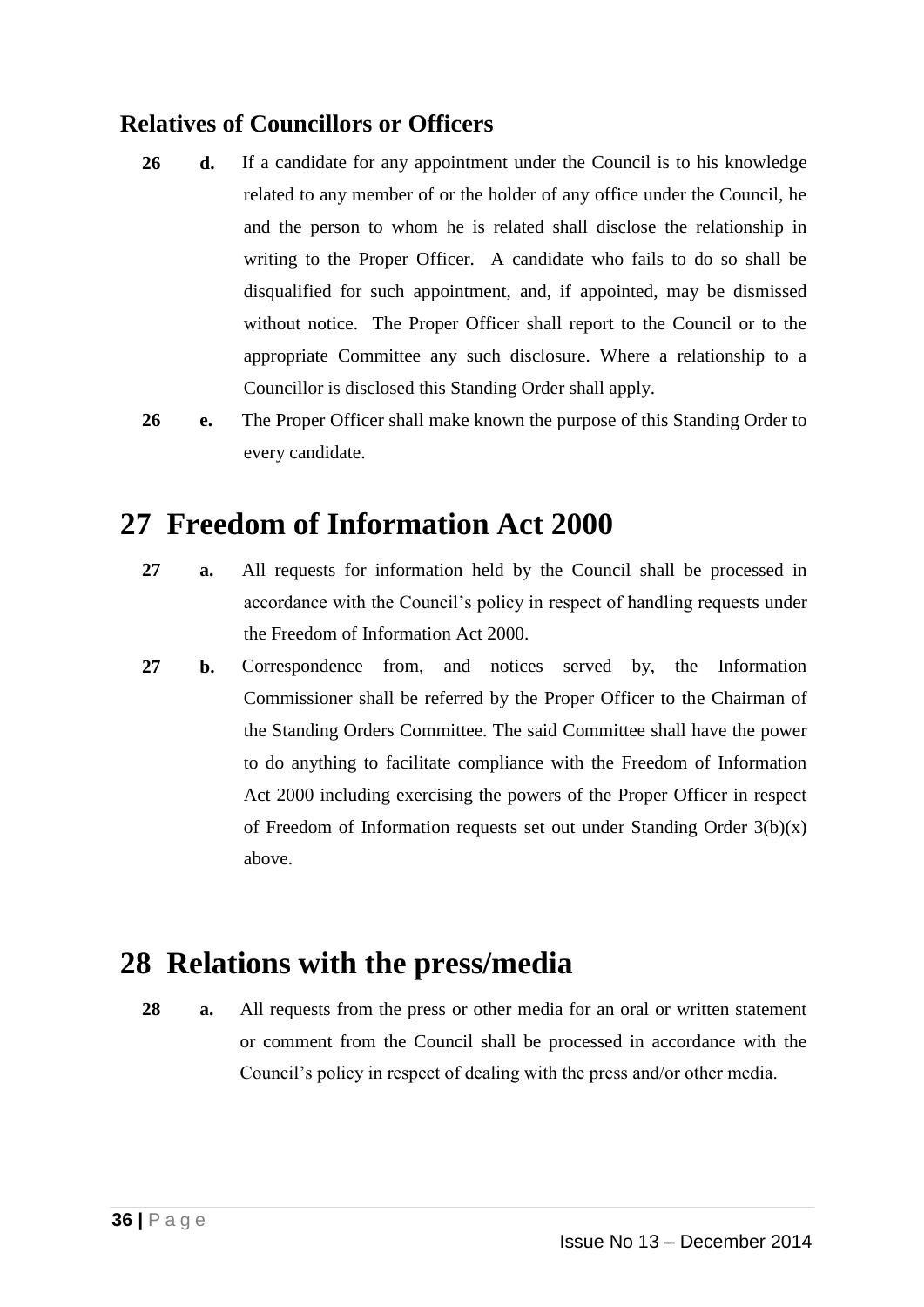# **29 Liaison with District and County**

**29 a.** Unless the Council otherwise orders, a copy of correspondence sent to the District or County Council shall be sent by e mail to the District or County Councillors representing its electoral wards.

# **30 Financial Matters**

- **a.** The Council shall consider and approve Financial Regulations drawn up by the Responsible Financial Officer, which shall include detailed arrangements in respect of the following:
	- i. the accounting records and systems of internal control;
	- ii. the assessment and management of financial risks faced by the Council;
	- iii. the work of the Internal Auditor and the receipt of regular reports from the Internal Auditor, which shall be required at least annually;
	- iv. the inspection and copying by Councillors and local electors of the Council's accounts and/or orders of payments;
	- v. procurement policies (subject to Standing Order 30(b) below) including the setting of values for different procedures where the contract has an estimated value of less than £60,000.
- **30 b. Any proposed contract for the supply of goods, materials, services and execution of works with an estimated value in excess of [£60,000] shall be procured on this basis of a formal tender as summarised in Standing Order 30 (c) below**.
- **30 c.** Any formal tender process shall comprise the following steps:
	- **i.** a public notice of intention to place a contract to be placed in a local newspaper and on the Town Council's website;
	- ii. a specification of the goods, material, services and the execution of works shall be drawn up;
	- iii. Where appropriate a PQQ to be sent out to interested parties prior to invitation to tender;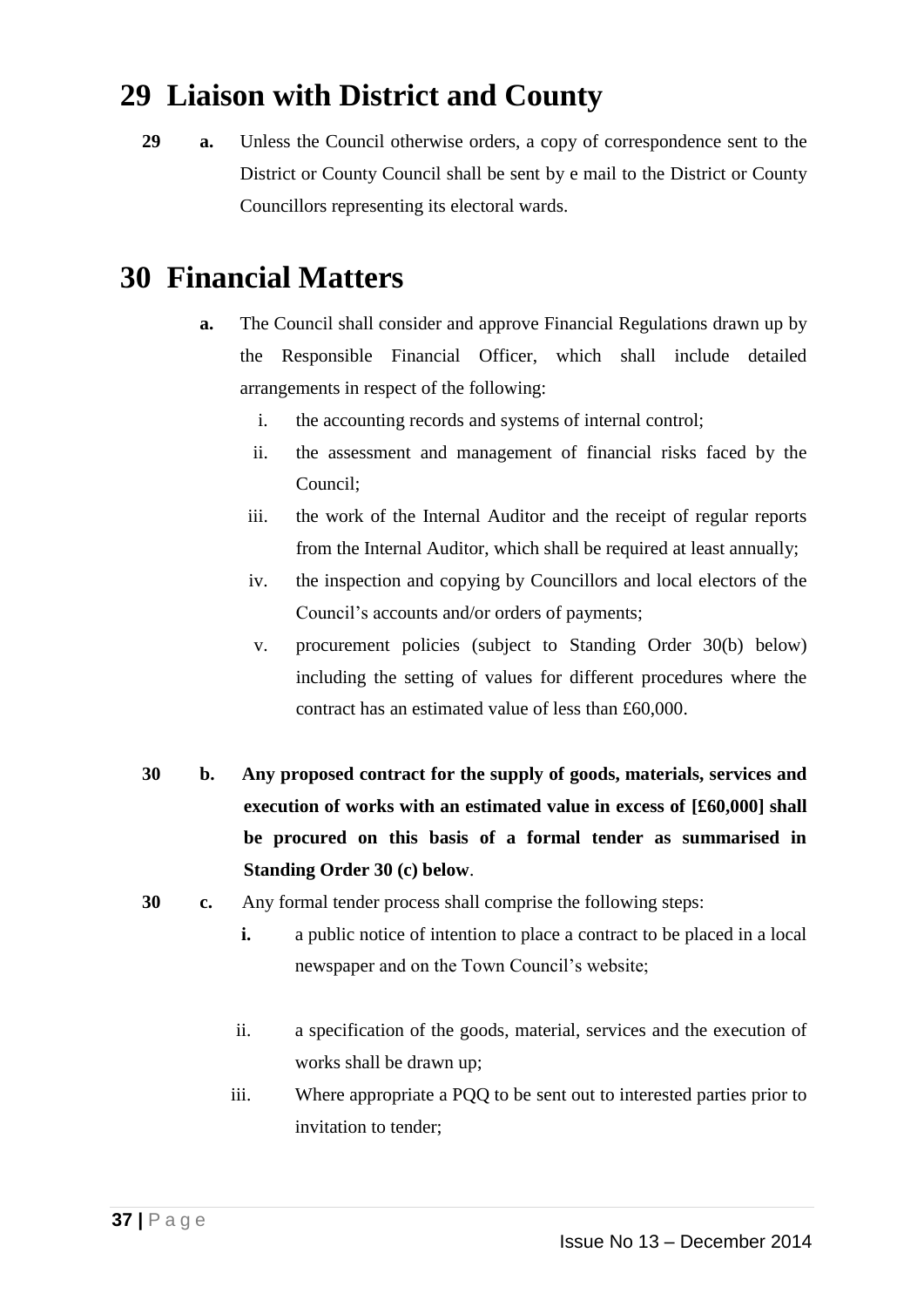- iv. tenders are to be sent, in a sealed marked envelope, to the Proper Officer by a stated date and time;
- v. tenders submitted are to be opened, after the stated closing date and time, by the Proper Officer and at least one member of the Council;
- vi. tenders are then to be assessed and reported to the appropriate meeting of the Council or Committee.
- **30 d.** Neither the Council, nor any other Committee, is bound to accept the lowest tender, estimate or quote. or indeed any.
- **30 e. Where the value of a contract is likely to exceed £138,893) or other threshold specified by the Office of Government Commerce from time to time) the Council must consider whether the Public Contracts Regulations 2006 (SI No. 5, as amended) and the Utilities Contracts Regulations 2006 (SI No. 6, as amended) apply to the contract and, if either of those Regulations apply, the Council must comply with EU procurement rules.**
- **30 f.** The Financial Regulations of the Council shall be subjected to regular review, every year.

### **General matters applicable to all contracts**

**30 g.**

- i. These Standing Orders shall be subject to any Directives or other procedures which may apply by reason of the United Kingdom's membership of the European Union.
- ii. Where these Standing Orders conflict with the provisions of legislation by Her Majesty's Government, the latter provisions shall apply.
- iii. These Standing Orders shall be read in conjunction with the Council's Financial Regulations, which, although not forming part of these Standing Orders, shall govern all contracts.
- iv. Every contract shall comply with these Standing Orders and no exception shall be made otherwise than by the direction of the Council.
- v. No Councillor shall enter either orally or in writing into any contract on the Council's behalf.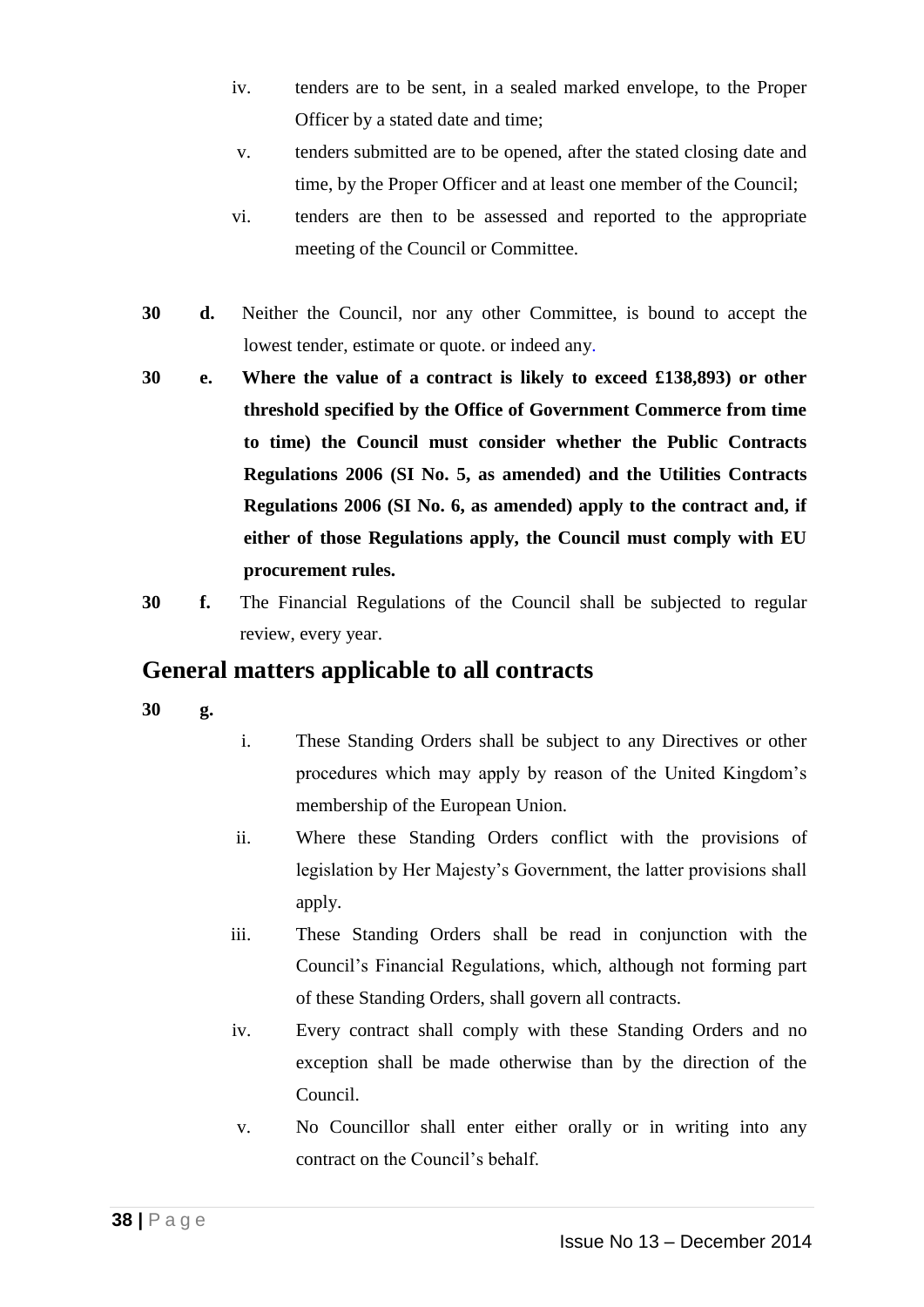vi. Reference to "Contract" in this Standing Order shall mean any contract for the supply of goods, materials or services to the Council, or for the execution of work on behalf of the Council. It shall also include any contract for the sale or disposal by the Council of surplus goods, equipment or property.

### **Exclusions**

- **30 h.** It shall not be obligatory to invite tenders for the supply of goods or materials or services or work to be executed where:
	- i. Effective competition is prevented by Government control.
	- ii. The goods or material are necessarily specialised supplies, or services or parts for existing equipment already purchased or are proprietary articles or a sold only at a fixed price.
	- iii. They are provided or carried out by statutory undertaking of the Shepway District Council, the Kent County Council or their successors.
	- iv. They constitute an extension of an existing contract (such an extension shall be approved by the Committee responsible). A new contract shall be permitted provided that the appropriate rates and condition are identical with the original contract.
	- v. For other reasons there would be no genuine competition.

#### **Estimate of Cost**

- **30 i.**
- i. Before entering into any contract the Proper Officer shall obtain an estimate of the probable cost and of the annual maintenance cost, where appropriate.
- ii. Where the proposed contract is for sale or disposal, the Proper Officer shall obtain an estimate of the value of the goods or property to be sold.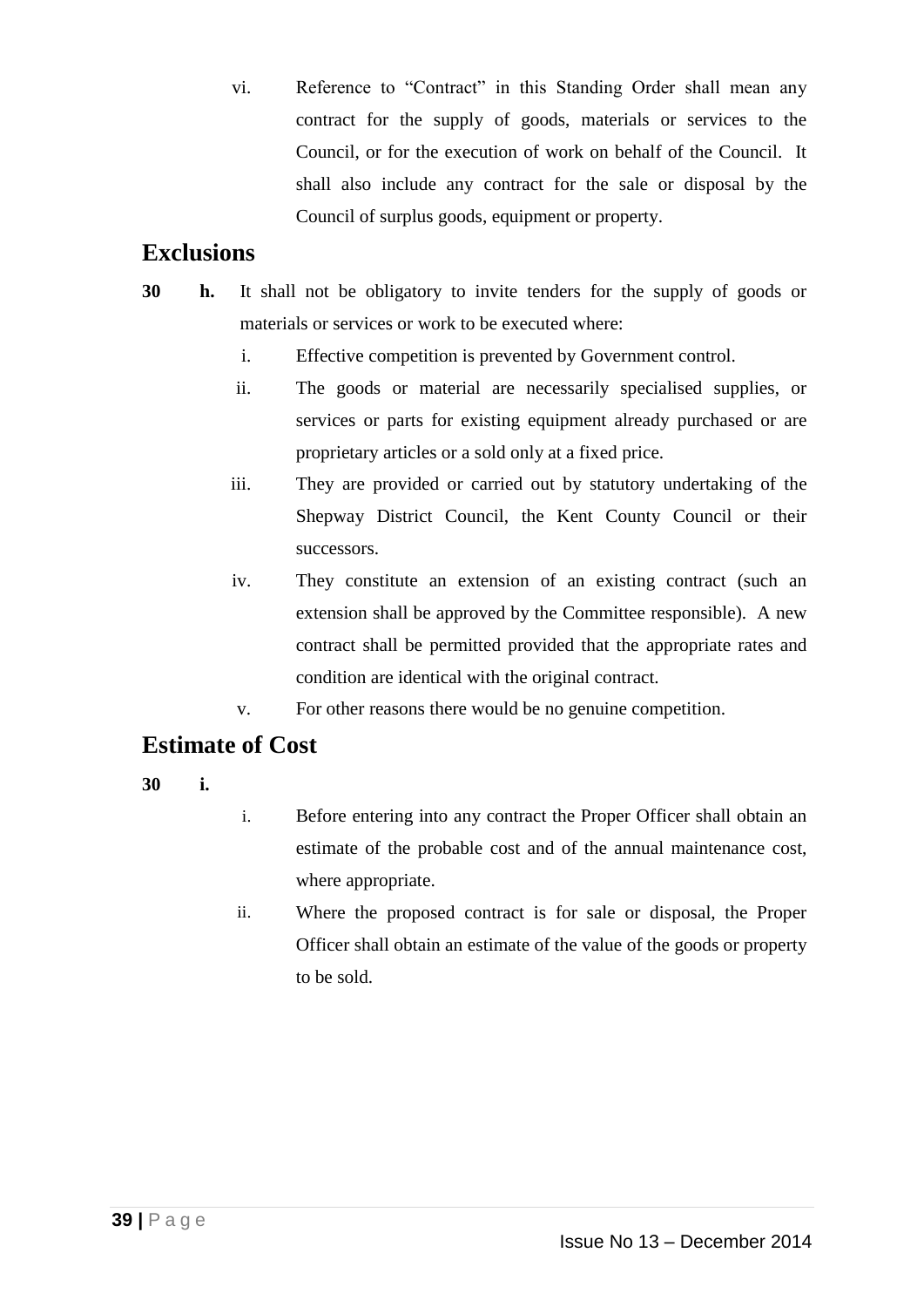### **Estimates under £1,500**

**30 j.**

- i. The Proper Officer shall select suitable contractors and request estimates in writing for the work, goods, material or services required. In the case of specialist work only one estimate may be requested.
- ii. When the estimated cost is included in the Council's capital and revenue budgets and does not exceed £1,500, the Proper Officer shall normally select the lowest quotation and order the work or delivery to proceed.
- iii. If the estimate that the Proper Officer wishes to accept is not the lowest, the matter shall be referred to the Finance and General Purposes Committee for approval.

#### **Estimates exceeding £1,500 but not exceeding £60,000**

- **30 k.**
- i. The Proper Officer shall maintain a list of contractors to be invited to tender for the supply of goods, materials, services or specified categories of work that do not exceed £60,000.
- ii. At least three quotations shall be obtained from those on the Authorised List of Contractors (except where prices are known from published lists or catalogues).
- iii. Every contract (exceeding £1,500 but not exceeding £60,000) shall be signed by the Proper Officer.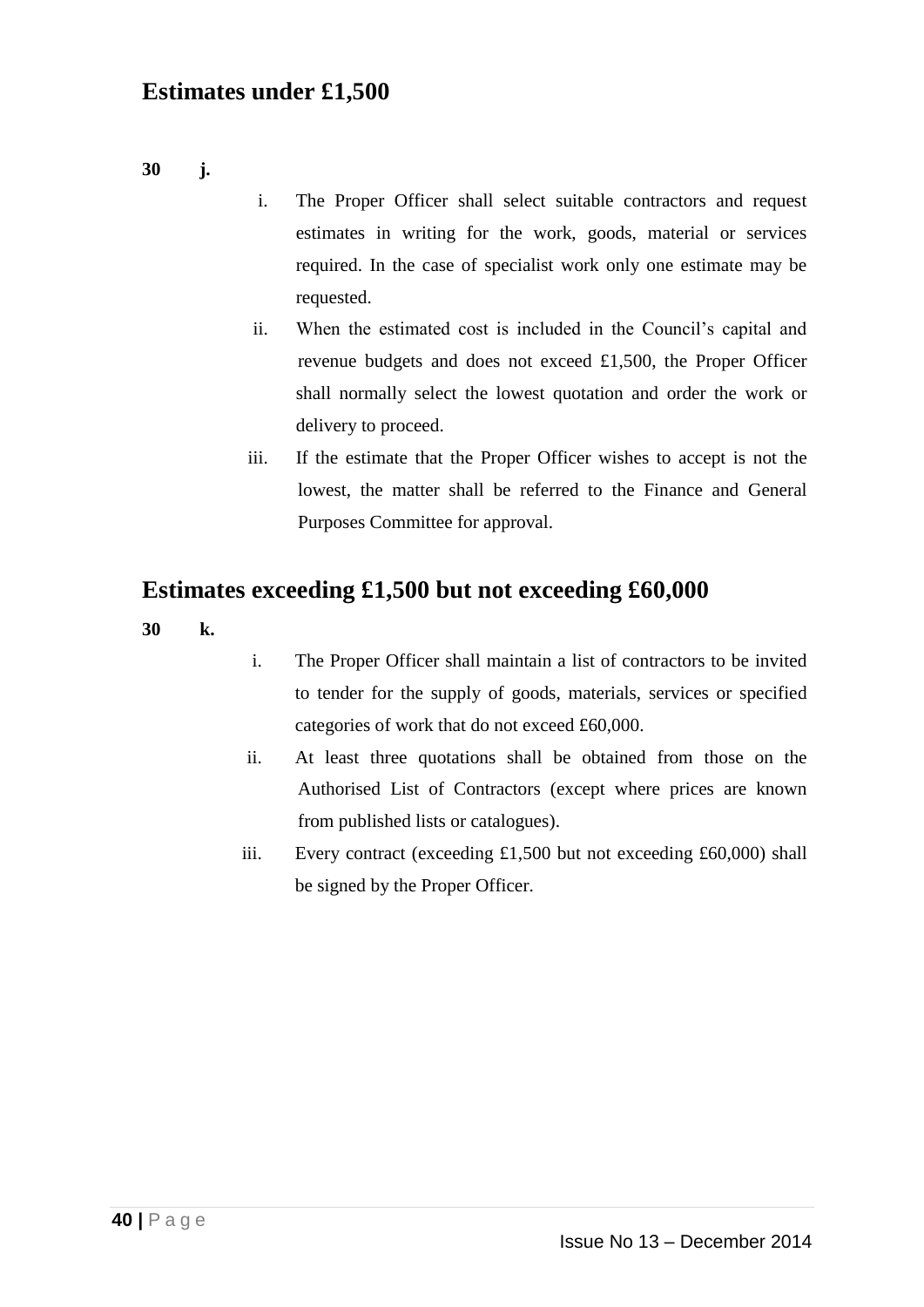#### **Estimates over £60,000**

#### **30 l.** Except as

- i. Except as provided in paragraph 2, no contract exceeding £60,000 in value shall be made unless public notice has been given.
- ii. Invitations to tender shall be sent to not less than three of the firms who responded to the public notice/ WWW or, if fewer than three, to such firms as responded provided they are considered suitable to undertake the contract.

Every contract (exceeding) shall be made on the form of contract specified by the appointed Contracts Administrator and shall be sealed with the common seal of the Council.

# **31 Code of Conduct on complaints**

**31 a.** The Council shall deal with complaints of maladministration allegedly committed by the Council or by any officer or Councillor in the manner recommended in NALC Legal Topic Note 56, as issued by NALC in July 2003 and as set out in Appendix 2 to Council's Standing Orders as adopted by the Council except for those complaints which should be properly directed to the Standards Board for consideration.

# **32 Variation, revocation and suspension of Standing Orders**

**32 a.** Any or every part of the Standing Orders, except those which are mandatory by law, (printed in **bold type**) may be suspended by resolution in relation to any specific item of business. A motion to suspend Standing Orders at a Council, Committee or Sub-Committee meeting shall not be moved without notice (i.e. under Standing Order 5 (a) (xxiii) unless there shall be present at least one half of the whole number of the members of the Council, Committee or Sub-Committee as the case may be.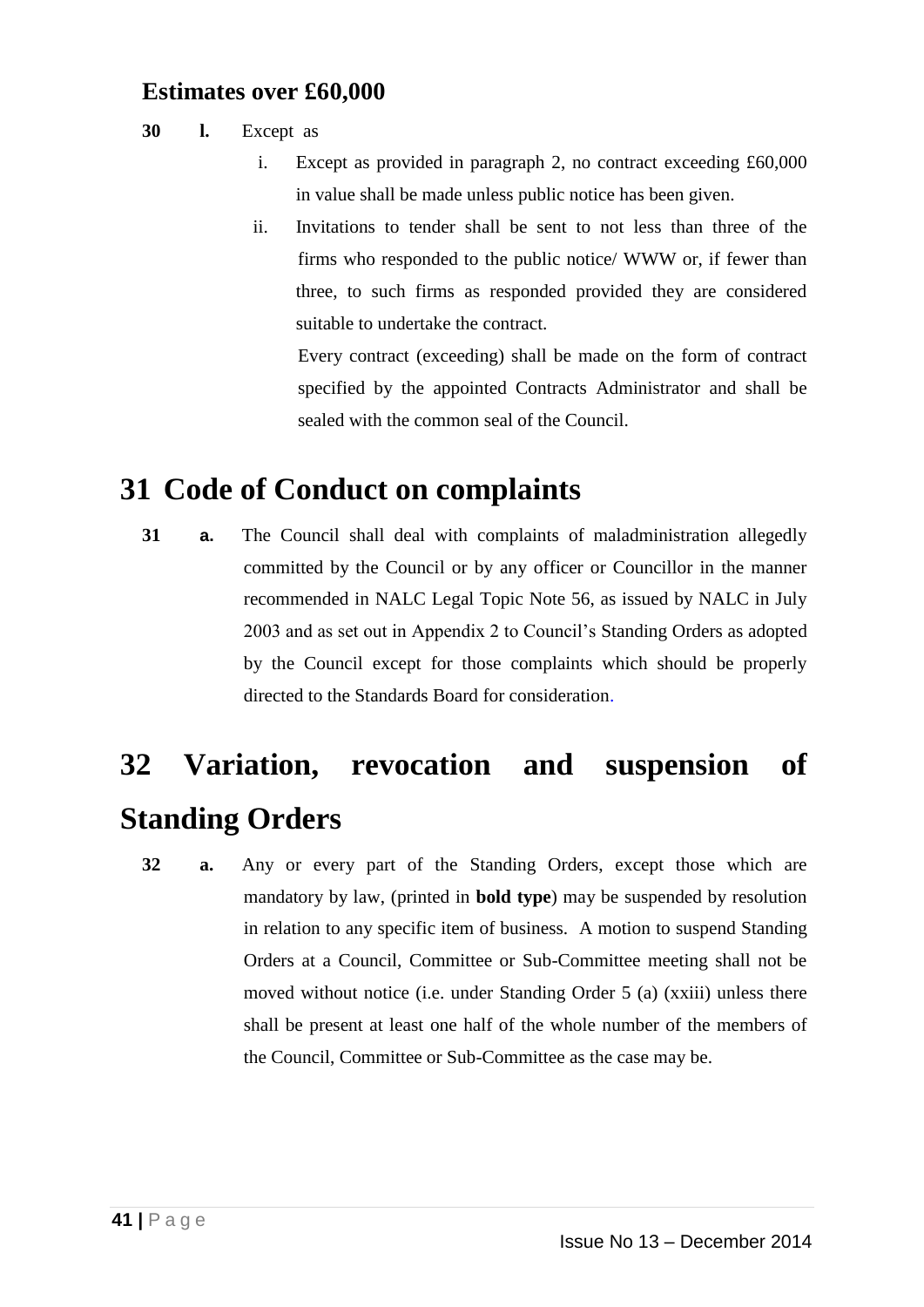**32 b.** A motion to permanently add to or to vary or to revoke one or more of the Council's Standing Orders (not mandatory by law) shall, when proposed and seconded, stand adjourned without discussion to the next ordinary meeting of the Council and be referred to the Standing Orders Committee.

# **33 Standing Orders to be given to Councillors**

**33 a.** The Proper Officer shall provide a copy of the Council's Standing Orders to a Councillor upon delivery of his declaration of acceptance of office.

### **Interpretation of Standing Orders**

- **33 b.** The ruling of the Chairman of the Council as to the construction, application or interpretation of any of these Standing Orders, or as to any proceedings of the Council, shall not be challenged at any meeting of the Council, except where a breach in statutory provision is suspected, in which case the statutory provision is to be referred to.
- **33 c.** The ruling of the Chairman of any Committee or Sub-Committee as to the application or interpretation of any of these Standing Orders shall not be challenged at any meeting, except where a breach in statutory provision is suspected, in which case the statutory provision is to be referred to.
- **33 d.** *If any Councillor requires clarification on the interpretation of Standing Orders, the Councillor should place the matter in writing to the Proper Officer to be referred to the Standing Orders Committee.*